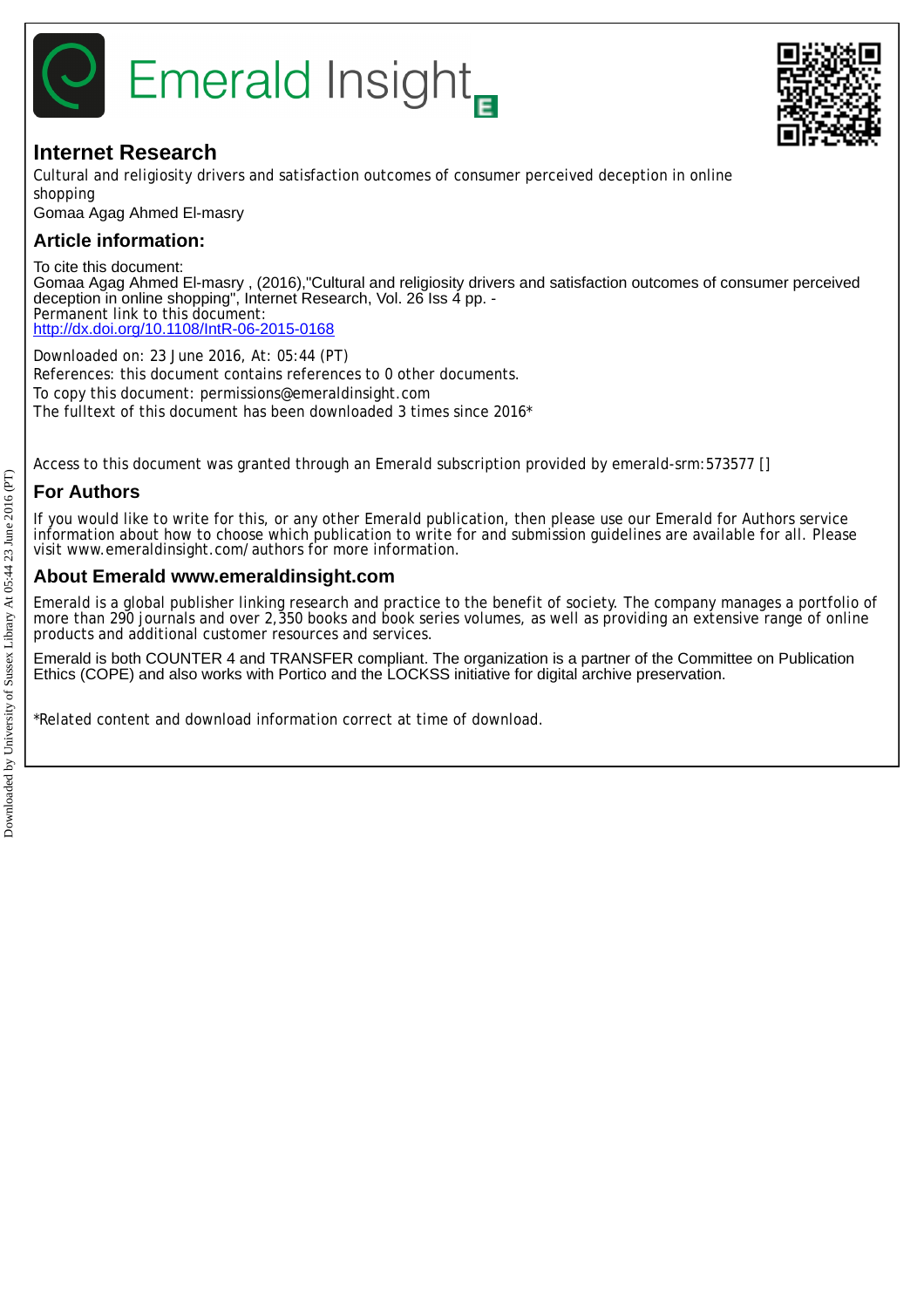## **Cultural and religiosity drivers and satisfaction outcomes of consumer perceived deception in online shopping**

#### **1. Introduction**

 The commercial use of the Internet is still increasing, and online shopping more and more becomes a part of our day-to-day life (Van Noort, et al., 2008). Unfortunately, fraudulent practices, misleading advertisements, and misrepresentations of information on the Internet also continue to increase. The rapid growth of electronic commerce (e-commerce) has created fertile ground for online fraud and deception (Xiao & Benbasat, 2011). The rapid rise in the number of consumer complaints related to online fraud and deception bears this out: in 1997, the National Fraud Information Centre (www.fraud.org) received fewer than 1000 Internet fraud complaints and over 262,000 complaints in 2013. Furthermore, the average loss in 2013 was \$781,841,611, much higher than the average loss in 1997 (\$895).

 Research in traditional settings shows that deceptive company policies negatively impact consumers' attitudes and behaviours in the marketplace (Ingram, et al., 2005; Jehn & Scott, 2008; Ramsey, et al., 2007). However, relatively little attention has explicitly been given to consumers' reactions to deceptive practices of online retailers (Roman, 2010; Riquelme & Roman, 2014). Considering the potentially very high negative impacts of perceived deception and dissatisfaction (e.g., e-WOM, intention not to repurchase) on business success (Kwon  $\&$ Sung, 2012), it is critical for online and traditional retailers to gain a better understanding of consumers' perceptions of deceptive practices and how consumers' characteristics influence such perceptions of deception in each channel.

 Although culture, defined as the collective programming of the mind that distinguishes the members of one category of people from those of another, has been inextricably linked with people's ethical values at the country level (Hofstede, 2002), prior research, with some

This is a pre-print of a paper and is subject to change before publication. This pre-print is made available with the understanding that it will not be reproduced or stored in a retrieval system without the permission of Emerald Group Publishing Limited.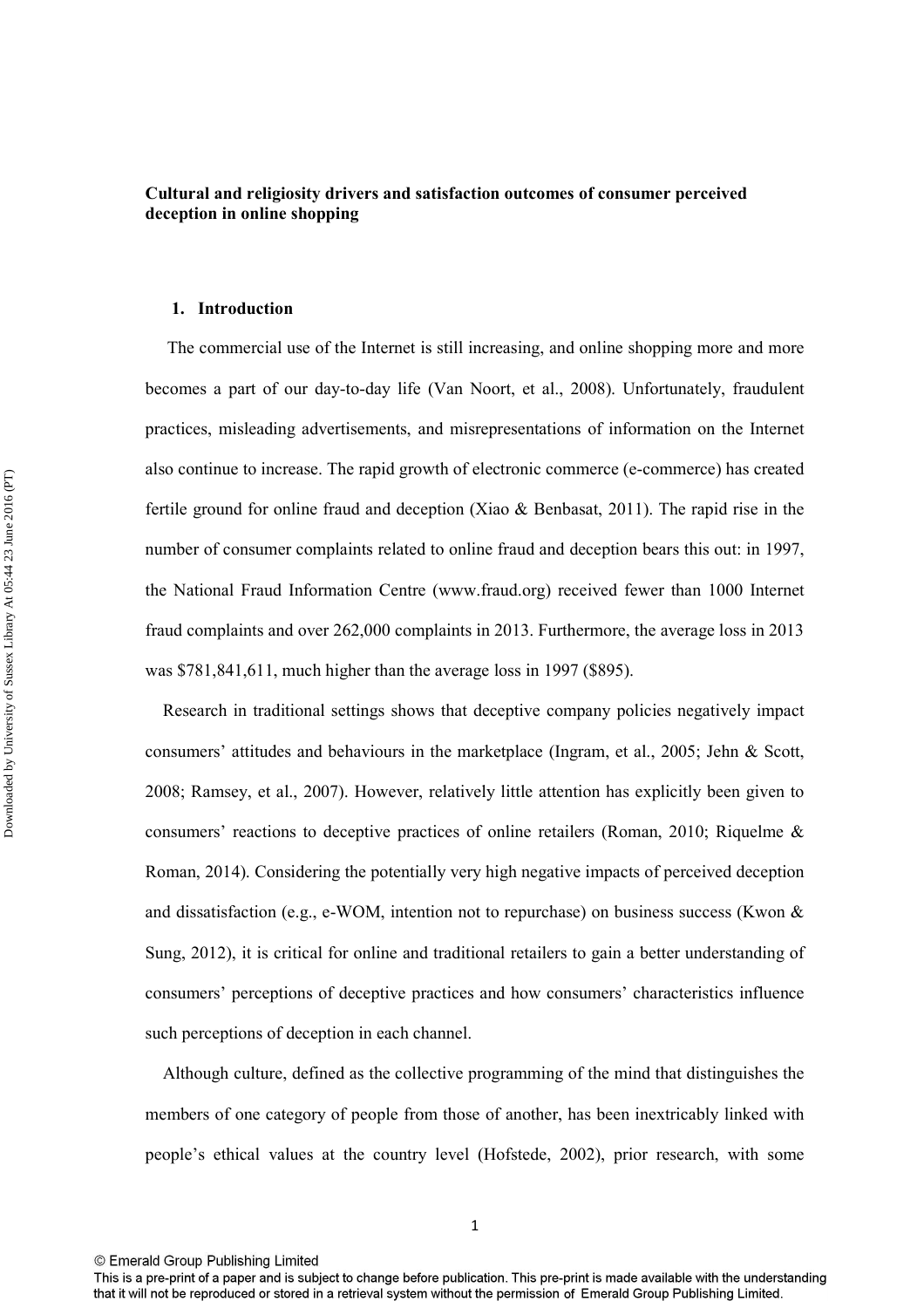exceptions e.g. (Yoo & Donthu, 2001), has placed moderate emphasis on the ethical implications of an individual's cultural orientation. Consumer ethics are the moral principles that guide consumers in obtaining, using and disposing of goods and services and help us to understand how consumers make judgements in questionable situations like fraud and shoplifting (Riquelme & Roman, 2014). In fact, most consumer ethics studies have failed to include religion as part of the determinants of ethical judgements despite calls for further research on the effect of religion (Goodwin & Goodwin, 1999). To bridge the gap between cultural and religiosity orientation and consumers' perceptions regarding the deceptive practices of online retailers this study investigates the effect of the consumer's ethical ideology (i.e. idealism and egoism) on his/her perceptions of the deceptive practices of online retailers.

 This article aims to contribute to the marketing literature by developing and testing a comprehensive model that focuses on the antecedents and outcomes of consumer perceptions of online retailing deceptive practices. Specifically, the research objectives are:

**.** to investigate the role of consumer cultural orientation and religiosity in forming ethical

ideologies;

**.** to examine the effect of the consumer's ethical ideology (i.e. idealism and egoism) on

his/her perceptions of the deceptive practices of online retailers; and

**.** to evaluate the effect of consumer perceived deception on consumer satisfaction.

 The structure of this paper is organized as follows: Section 2 provides theoretical background of the study. Section 3 presents the research model and hypotheses. Section 4 and

2

This is a pre-print of a paper and is subject to change before publication. This pre-print is made available with the understanding that it will not be reproduced or stored in a retrieval system without the permission of Emerald Group Publishing Limited.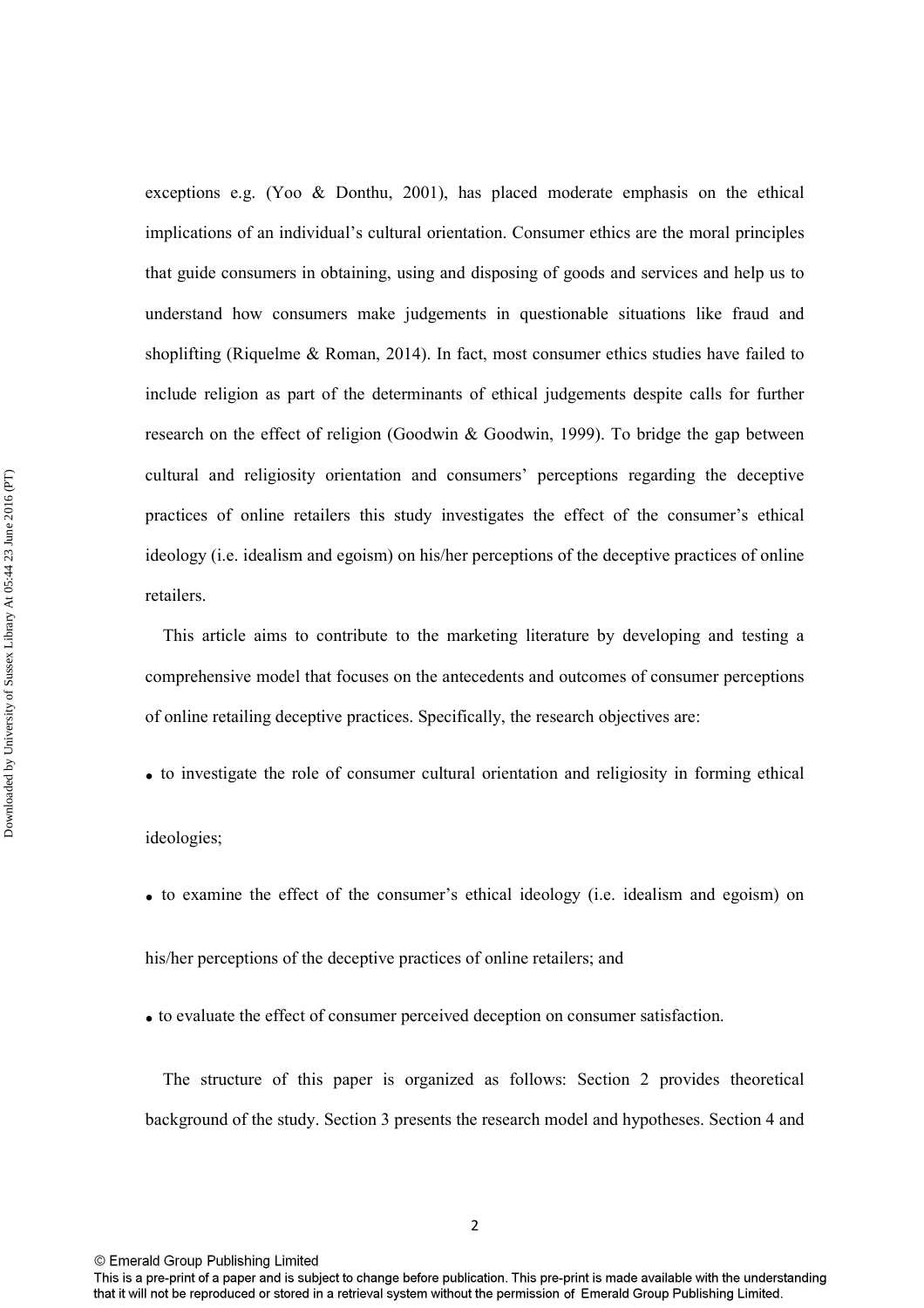5 is followed by methodologies and statistical data analysis. The discussion and implications part is mentioned in Section 6. The study is concluded in Section 7.

## **2. Literature review**

### **2.1 Perceived Deception**

 In the marketing field, deception has received special attention in the areas of advertising and personal selling/traditional retailing. Deception in the context of marketing practices is ''unethical and unfair to the deceived'' (Roman, 2010). Prior research on deceptive advertising has focused largely on identifying the specific types of claims that lead consumers to make erroneous judgments and its consequences on consumers' beliefs and behavioural intentions e.g., (Roman, 2010; Darke & Ritchie, 2007). For instance, findings from Darke and Ritchie (2007) showed that deceptive advertising engenders consumers' distrust. Earlier research in retailing and personal selling has identified ''the exaggeration of the features and benefits of a product'' and ''selling items through high-pressure selling techniques'' as common examples of deceptive or manipulative tactics (Ramsey, et al., 2007; Roma´n & Ruiz, 2005). Results from this stream of research parallels those obtained by advertising researchers in that deceptive selling actions have been found to decrease customer satisfaction and trust.

 Only recently researchers have paid attention to the topic of deception in online retailing. Riquelme and Roman (2014) found out that Consumers have the knowledge about hints or abnormalities related to review manipulations, as well as the vigilance and capability to avoid being misled by the manipulated reviews. Grazioli and Jarvenpaa (2000) conducted a laboratory experiment with 80 MBA students. Half of the subjects accessed a real commercial site, and the other half accessed a copy of the site forged by the researchers. The

This is a pre-print of a paper and is subject to change before publication. This pre-print is made available with the understanding that it will not be reproduced or stored in a retrieval system without the permission of Emerald Group Publishing Limited.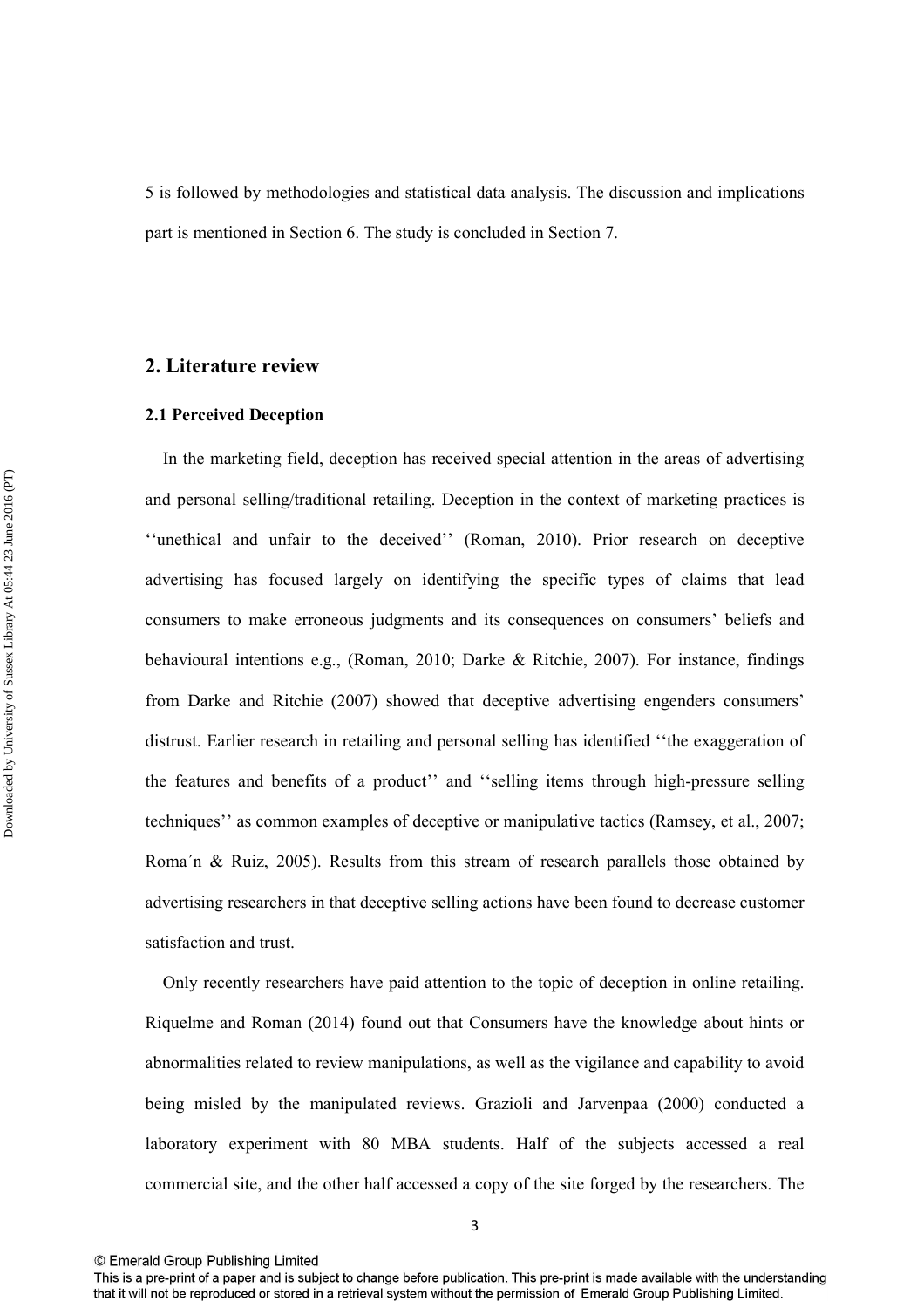forged site contained several malicious manipulations (e.g., false quotes from professional magazines were created, the site size and sales were grossly exaggerated), designed to increase trust, and ultimately increase the likelihood that visitors would buy from it. Their results revealed that deceptive manipulations can alter the decision making processes of individuals, and suggested that even sophisticated, technologically competent individuals fail to detect the fraud manipulations. Later, Miyazaki and Fernandez (2001) evaluated consumers' concerns regarding online shopping. Four major concerns emerged from a sample of 189 consumers. One of them was online retailer fraud, which referred to consumers' concerns regarding fraudulent behaviour by the online retailer, such as purposeful misrepresentation or non-delivery of goods. Interestingly, Grazioli and Jarvenpaa (2003) conducted a content analysis of 201 cases of Internet deception, which revealed that deceivers selected deceptive tactics based on the characteristics of their targets as well as their own purported identities. Among the four types of e-commerce deception (i.e., B2C, B2B, C2B, and C2C), those by online businesses against consumers was found to be the most frequent. Roman (2010) stated that when consumers perceive that the risks pertaining to security, privacy, fraud, or reliability are low, their perceptions of expected benefits increase, thereby increasing their desire to repurchase from the same online retailer.

 This study particularly focuses on consumer's perceptions of product-related deceptive practices, rather than on actual deceptive practices. Building on early studies in advertising deception (Compeau, et al., 2004), as well as recent work on Internet deception (Riquelme & Roman, 2014; Lu , et al., 2013), we contend that perceived deception refers to the extent to which the consumer believes that the online retailer does not use deceptive or manipulative practices with the intent to persuade consumers to purchase the website's offerings.

#### **2.2 Cultural orientation**

This is a pre-print of a paper and is subject to change before publication. This pre-print is made available with the understanding that it will not be reproduced or stored in a retrieval system without the permission of Emerald Group Publishing Limited.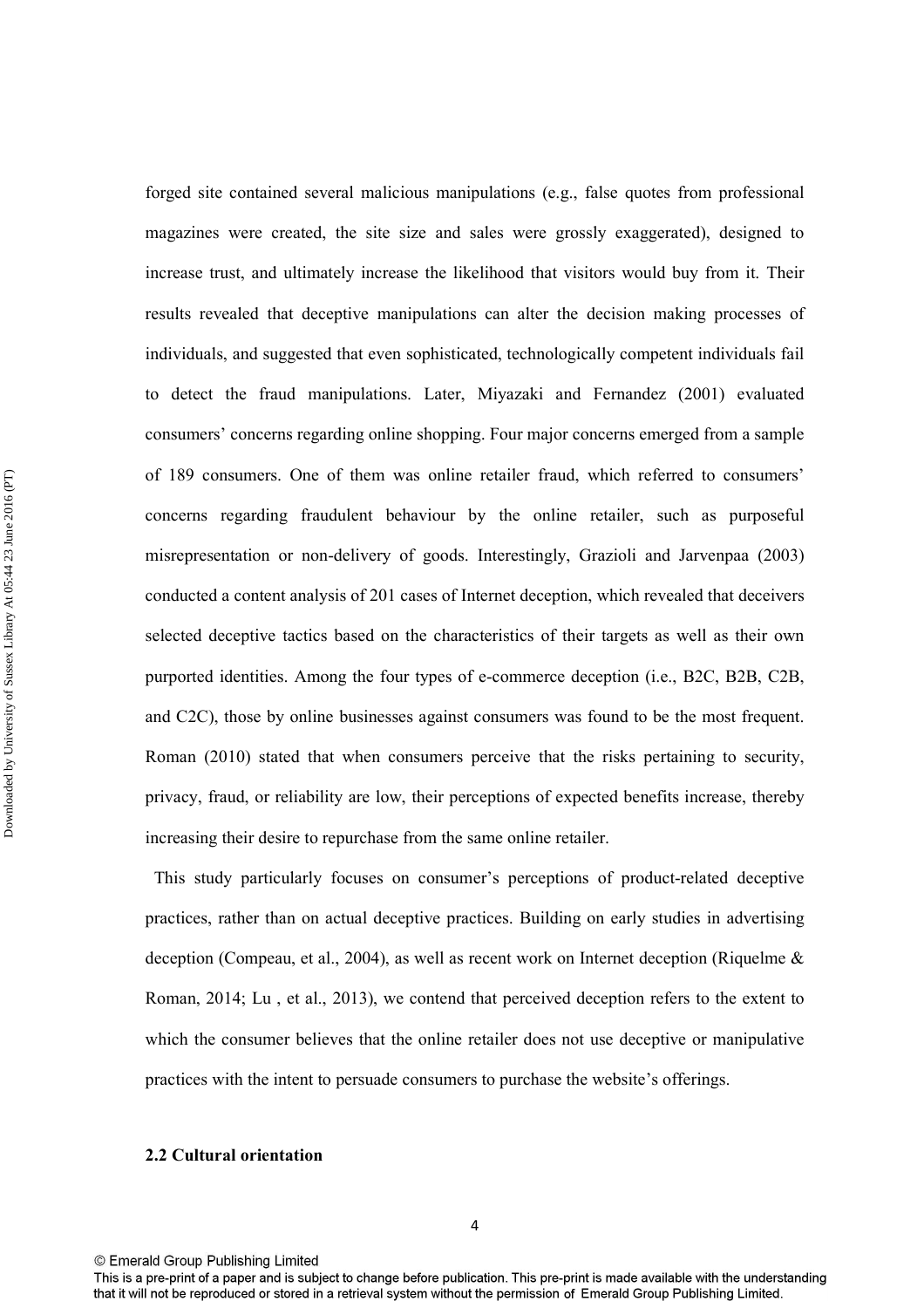Cultural orientation is operationalized using Hofstede's (1980) quadruple typology, namely power distance (i.e. the degree to which an individual accepts injustices in how power is exercised), uncertainty avoidance (i.e. the extent to which an individual can cope effectively with vague situations, as well as adopt rules that help him/her to clear such ambiguities), individualism (i.e. the degree to which an individual is concerned mainly with his/her own personal interests), and masculinity (i.e. the extent to which an individual emphasizes strength, competition, and performance as drivers of life). Consumer ethical ideologies have mainly been examined from the perspective of idealism (i.e. following moral absolutes when making ethical judgments) (Leonidou, et al., 2013) and relativism (i.e. taking moral actions depending on the nature of a specific situation and the individuals involved) (Leonidou, et al., 2013), which respectively correspond to a deontological (i.e. evaluating whether an action is right or wrong by referring to norms or the law) (Xu & Ma, 2015) or teleological (i.e. making moral judgments based on the desirable perceived consequences of an action) (Xu  $\&$ Ma, 2015) approach to ethics (Al-Kahtib, et al., 2005; Leonidou & Kvasova, 2013; Malloy, et al., 2014). This study focuses on the idealism construct, because it is more theoretically connected with the power distance and uncertainty avoidance of the individual (Leonidou, et al., 2013). It also examines the construct of egoism, which is most closely associated with a person's degree of individualism and masculinity (Leonidou, et al., 2013).

#### **2.3 Consumer satisfaction**

 Marketing research has adopted satisfaction to measure customer satisfaction after a purchase (Oliver, 1980). Previous research has stressed the differences between consumer expectations and actual satisfaction and how satisfaction affects purchasing intention. Consumer satisfaction helps businesses establish long-term relationships with consumers and has a significant influence on purchase intentions (Bai, et al., 2008; Lee, et al., 2008; Rose, et al., 2012). In information systems (IS), satisfaction is conceptualized as end user

<sup>5</sup> 

This is a pre-print of a paper and is subject to change before publication. This pre-print is made available with the understanding that it will not be reproduced or stored in a retrieval system without the permission of Emerald Group Publishing Limited.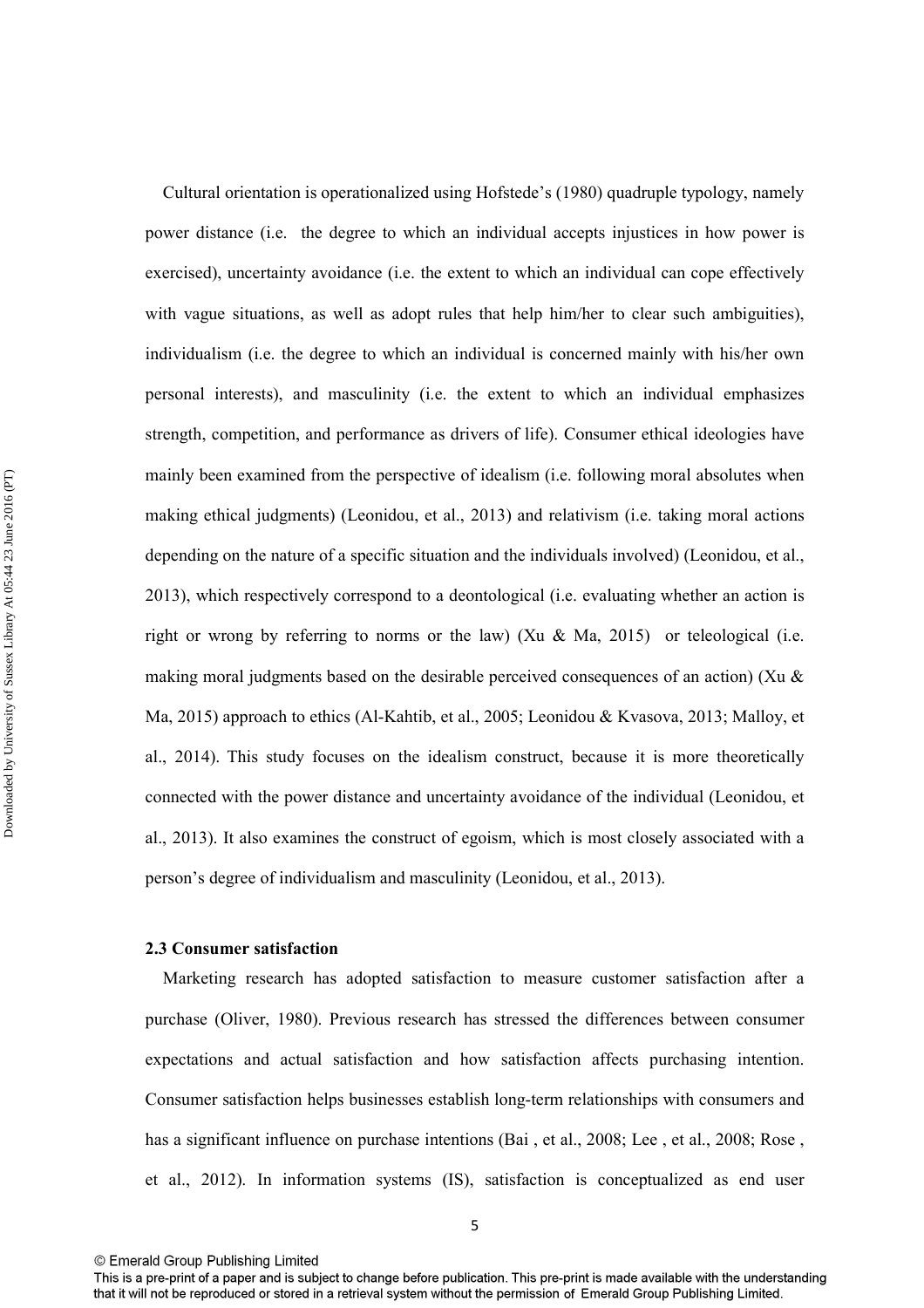satisfaction with systems and a crucial criterion for IS success. Satisfaction is noted in many IS studies as the response of end-users toward system attributes and service quality (Khalifa & Liu, 2004). Satisfaction and attitudes are both affective measures (LaTour & Peat, 1979) that are used interchangeably. However, scholars have argued that attitudes include a satisfaction measure (Hong, et al., 2006), whereas others believe that satisfaction is an attitude (Lee , 2010; Shiau & Luo, 2012). Therefore, we define satisfaction as the customers 'post-purchase comparison between pre-purchase expectation and performance received (Oliver, 1980).

### **3. Conceptual model and hypotheses**

 A great deal of research has been carried out to understand the role of cultural orientation (e.g., power distance, uncertainty avoidance, individualism, and masculinity) and religiosity in forming consumer ethical ideology (idealism and egoism) as well as the influence of consumer's ethical ideology on his/her perceptions regarding the deceptive practices of online retailers (e.g., Swaidan, et al., 2008; Leonidou, et al., 2013; Khalifa & Liu, 2004; Loi, et al., 2012; Ramsey, et al., 2007; Khalifa & Liu, 2004; Vitell, et al., 1993; Fatoki, 2014; Kung & Huang, 2013). Three factors, namely power distance, uncertainty, religiosity, individualism, and masculinity (Leonidou, et al., 2013; Swaidan, et al., 2008; Malloy, et al., 2014) stand out as important factors forming online customer ethical ideology. Consumer ethical ideology influence on consumer perceptions regarding the deceptive practices of online retailers. Finally, the deceptive practices of online retailers influence on consumer satisfaction. Figure 1 presents the research model, which theorizes that two dimensions of an individual's cultural orientation, namely power distance and uncertainty avoidance as well as religiosity, influence idealism, while another two cultural dimensions, that is, individualism, and masculinity, affect egoism. Both idealism and egoism are in turn assumed to have an

<sup>©</sup> Emerald Group Publishing Limited

This is a pre-print of a paper and is subject to change before publication. This pre-print is made available with the understanding that it will not be reproduced or stored in a retrieval system without the permission of Emerald Group Publishing Limited.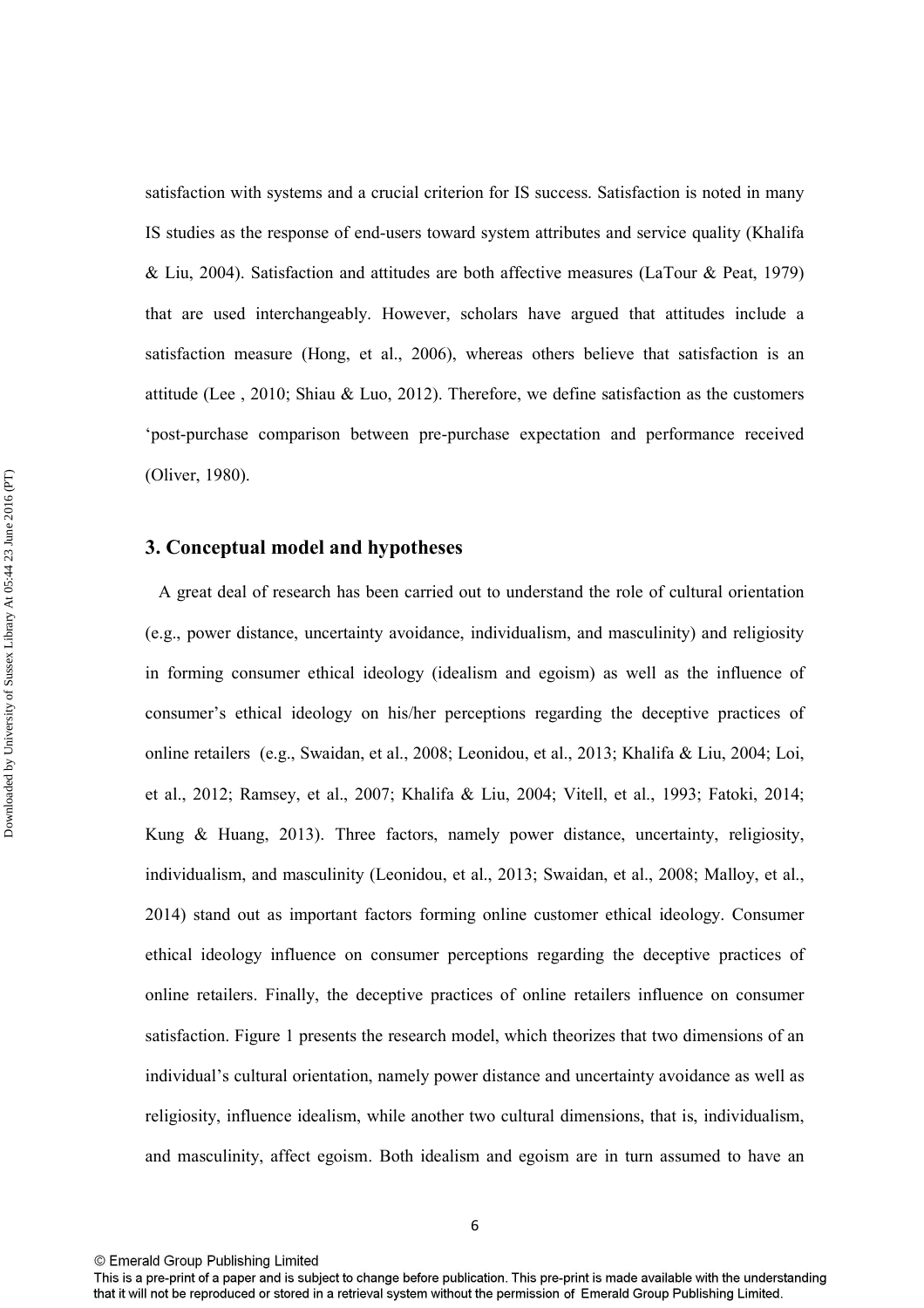effect on consumer perceptions about the deceptive practices of online retailing. This perceived deception is expected to influence the level of consumer satisfaction.



Figure (1) suggested research model

## **3.1 Cultural orientation and ethical profile**

 Power distance is the first dimension of an individual's cultural orientation and reflects the degree to which a culture believes how institutional and organizational power should be distributed (equally or unequally) and how the decisions of the power holders should be viewed (challenged or accepted) (Hofstede, 1997). In other words, people in high power distance cultures place more emphasis on aspects of authority, such as family, religion, and legislation, and defer to those with low power distance. They are inclined to conform to societal norms and comply with the opinions of their superiors (Hofstede, 2002). They transfer their reliance on formal standards to guide appropriate ethical behaviour in all aspects of life, including consumption situations, which is an attitude found in idealistic people (Vitell, et al., 1993; Loi, et al., 2012). In addition, as individuals characterized by high power distance blindly obey higher authority (Singhapakdi, et al., 1999), they are also likely

This is a pre-print of a paper and is subject to change before publication. This pre-print is made available with the understanding that it will not be reproduced or stored in a retrieval system without the permission of Emerald Group Publishing Limited.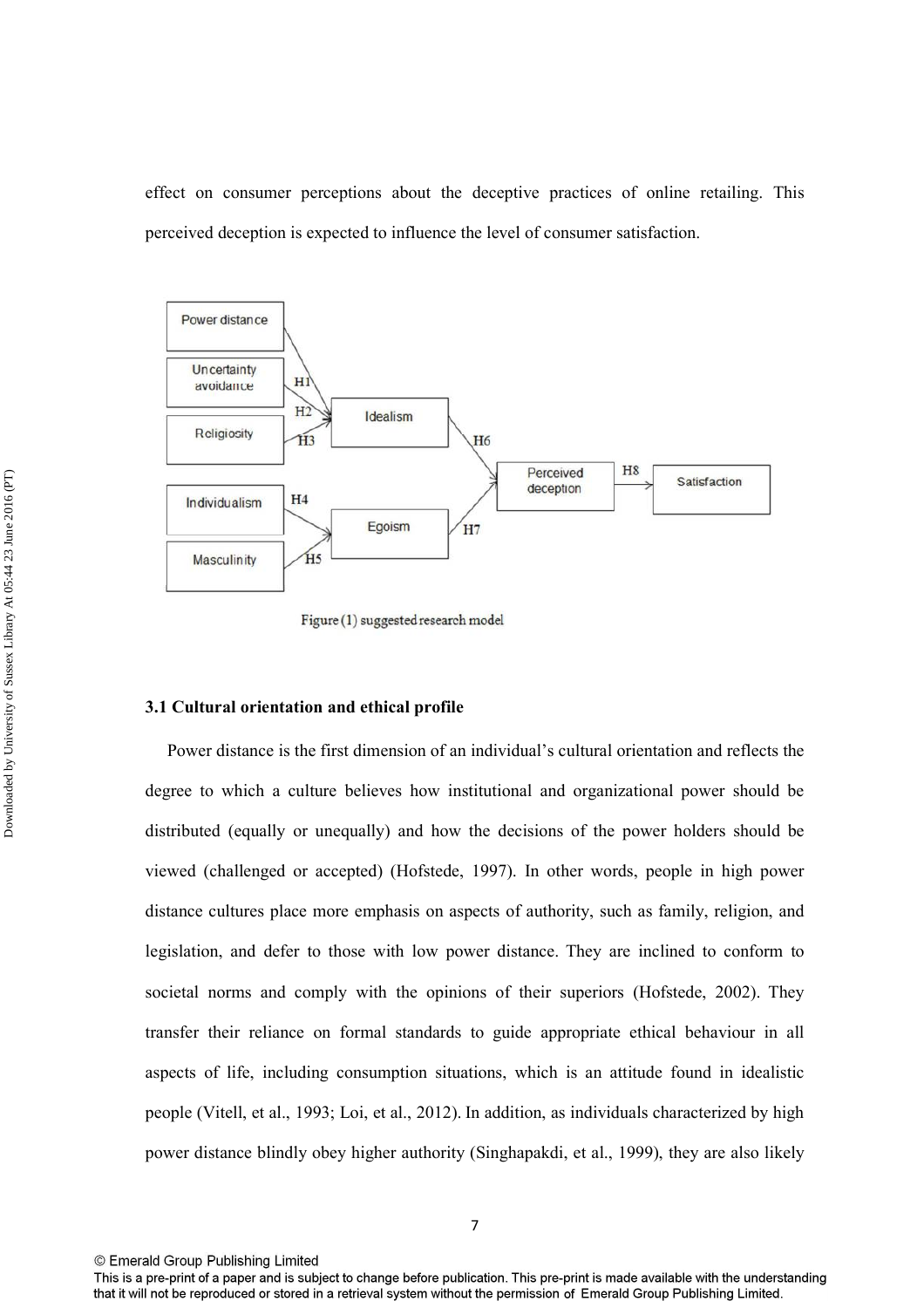to blindly follow higher moral duty and norms, which are the essence of idealism (Forsyth, 1980; Swaidan, et al., 2008). A direct positive relationship between power distance and idealism is supported by (Leonidou, et al., 2013). Consequently, we may hypothesize that: H1. Power distance has a positive effect on idealism.

 Another cultural dimension refers to uncertainty avoidance, that is, the extent to which a culture feels threatened by ambiguous, uncertain situations and tries to avoid them by establishing more structure (Hofstede, 1997). Individuals characterized by a high degree of uncertainty avoidance are particularly concerned with security in life, prefer clear hierarchical structures, do not appreciate deviations from standard practices, and are likely to show intolerance towards abnormal ideals and behaviour. They tend to adopt such rules and norms, so as to avoid uncertainty in their actions and clear any ambiguities (Schlegelmilch & Roberston, 1995; Swaidan, et al., 2008). In their attempt to confront uncertainty surrounding ethical issues, individuals with high uncertainty avoidance tend to adopt a more idealistic stance, because they believe that desirable outcomes can only be obtained if the right algorithm of actions is followed Forsyth (1980). Uncertainty avoidance impacts positively on idealism (Leonidou , et al., 2013) which is empirically confirmed by Ndubisi et al. (2014). Thus, one would expect that:

H2. Uncertainty avoidance has a positive effect on idealism.

 Religiosity is defined as the faith that a person has in God (McDaniel & Burnett, 1990) and greatly influences the beliefs and conducts of individuals (Light, et al., 1989). In fact, Hunt and Vitell (1993) general theory of marketing ethics regards religion as an important factor that impacts the ethical judgments of consumers. Despite the importance of religiosity in understanding consumers' ethical behaviour, there appear to be only a few studies in ethics

This is a pre-print of a paper and is subject to change before publication. This pre-print is made available with the understanding that it will not be reproduced or stored in a retrieval system without the permission of Emerald Group Publishing Limited.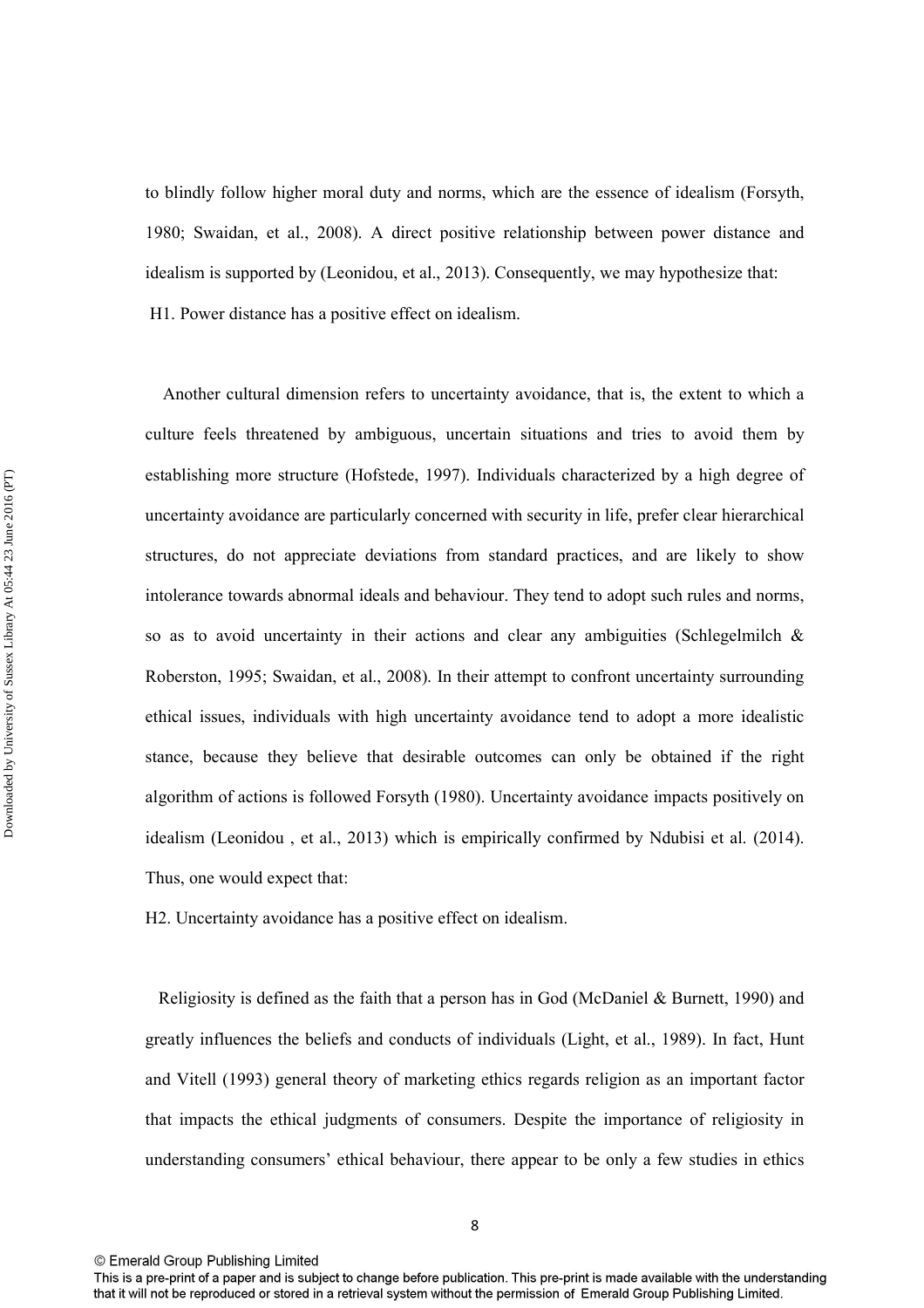research that incorporate the religiosity construct (Vitell, 2009). In Egypt, religion is seen as a much more important moral muscle, which has a major impact on consumers' behaviour. For example, the State Mufti in Egypt commented that "although the Al-Quran did not specifically state any rulings on cigarettes and smoking but due to its danger (sic) our health; the theologians have reached a broad agreement in the conclusion that cigarettes and smoking are unlawful or haram. High levels of religiosity can be indicative of a stronger sense of community, belonging and moral standards (Wiebe  $\&$  Fleck, 1980; Jamal  $\&$  Sharifuddin, 2015). Barnett et al. (1996) investigated the relationship between religiosity and moral philosophies. They reviewed evidence indicating that more highly religious people tend to be more traditional and have more conservative moral standards than less religious people. Malloy et al. (2014) investigated the relationship between religiosity and ethical ideology. They reviewed evidence indicating that religiosity was positively associated with idealism and negatively associated with relativism. Barnett et al. (1996) and Putrevu and Swimberghek (2013) hypothesized and found directional support for a positive relationship between religiosity and idealism. Consistent with their study, the following hypothesis is proposed: H3. Religiosity has a positive effect on idealism.

 Individualism is the third cultural orientation dimension, defined as the degree to which members of a culture are concerned with their own interests and the welfare of their immediate family (Singhapakdi, et al., 1999). Moreover, individualists enter into society to further their own interests, without taking the interests of the wider society into consideration (Singhapakdi, et al., 1999). Accordingly, they often question established ethical standards, are less susceptible to external influences when facing an ethical dilemma, and tend to interpret the ethicality of decisions and actions from the position of self-promotion and selfimportance (Singhapakdi, et al., 1999). In fact, it was proved empirically that a strong desire

<sup>©</sup> Emerald Group Publishing Limited

This is a pre-print of a paper and is subject to change before publication. This pre-print is made available with the understanding that it will not be reproduced or stored in a retrieval system without the permission of Emerald Group Publishing Limited.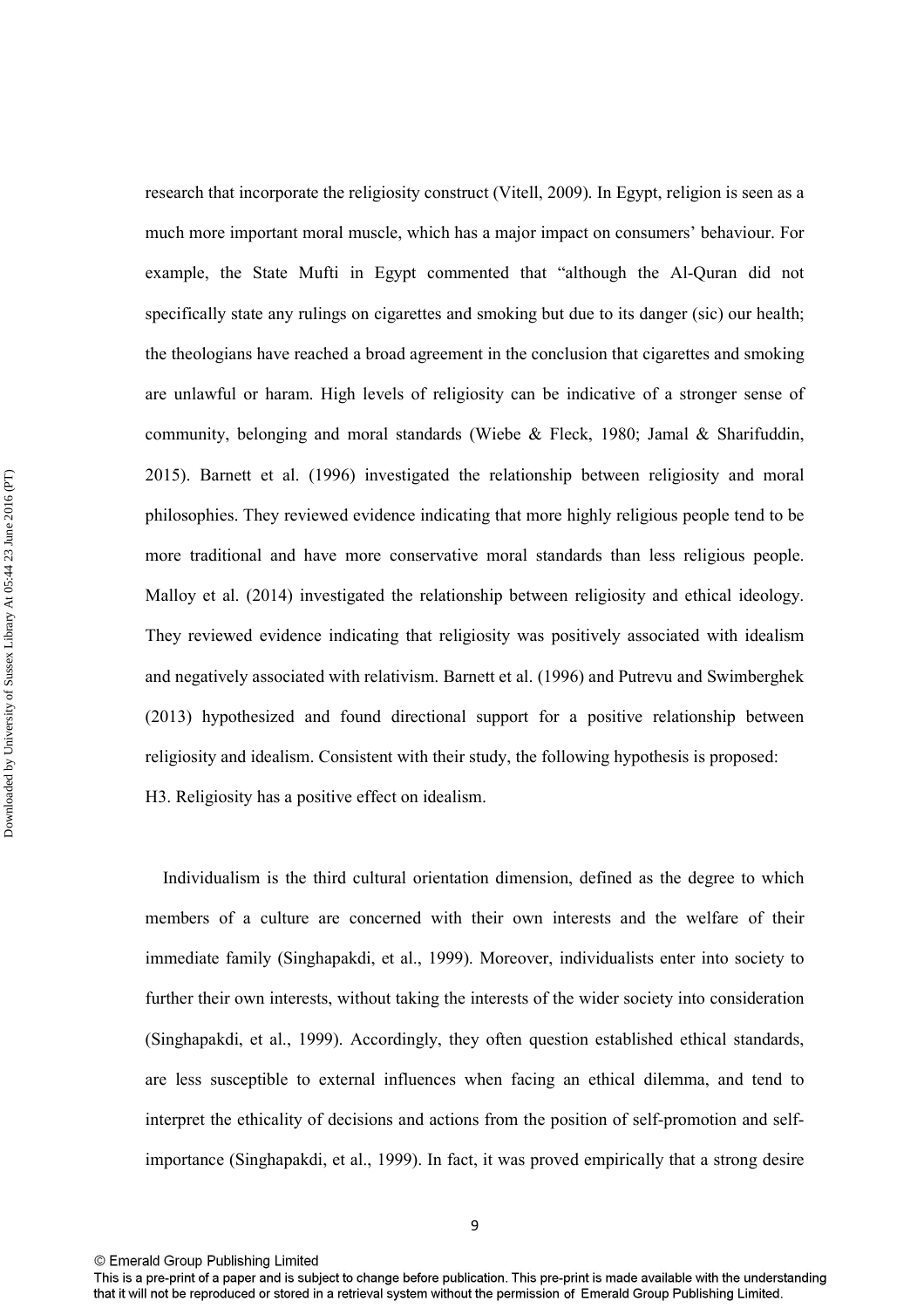to act individualistically is positively related to egoistic behaviour (Leonidou, et al., 2013). Based on the above argumentation and evidence, we may posit that:

H4. Individualism has a positive effect on egoism.

 The final factor of cultural orientation is masculinity, that is, the extent to which an individual expects men to be more assertive, ambitious, and materially-oriented than women (Hofstede, 1997). High masculinity individuals' value material success and assertiveness, are unlikely to be influenced by formal codes of ethics, and are not relationship-oriented. They are mainly driven by personal achievement and personal recognition and tend to place their own self-interest above the interests of others (Hofstede, 1997). All these characteristics indicate that an individual with a high degree of masculinity is likely to develop a high level of egoism, since egoists are characterized by a rational self-interest, self-centred, and selfactualization approach (Tsalikis & Fritzsche, 1989; Leonidou, et al., 2013). It could be asserted therefore that:

H5. Masculinity has a positive effect on egoism.

#### **3.2 Ethical ideology and Perceived deception**

 Idealism is defined as the degree to which individuals assume that desirable consequences can always be obtained, provided that the right actions are taken (Forsyth, 1980). They usually adhere to moral attitudes and universal absolutes when making ethical judgments (Beauchamp & Bowie, 1983). Idealists usually resolve ethical dilemmas by seeking only absolute right or wrong, regardless of the situation and consequences of their decision (Singhapakdi, et al., 1999). More idealistic consumers are therefore expected to be less tolerant of marketing unethicality, while less idealistic consumers are likely to be more accepting of questionable marketing practices (Al-Kahtib, et al., 2005; Rawwas, et al., 1994; Yoo & Donthu, 2002; Leonidou, et al., 2013). Based on the above findings, it is expected

This is a pre-print of a paper and is subject to change before publication. This pre-print is made available with the understanding that it will not be reproduced or stored in a retrieval system without the permission of Emerald Group Publishing Limited.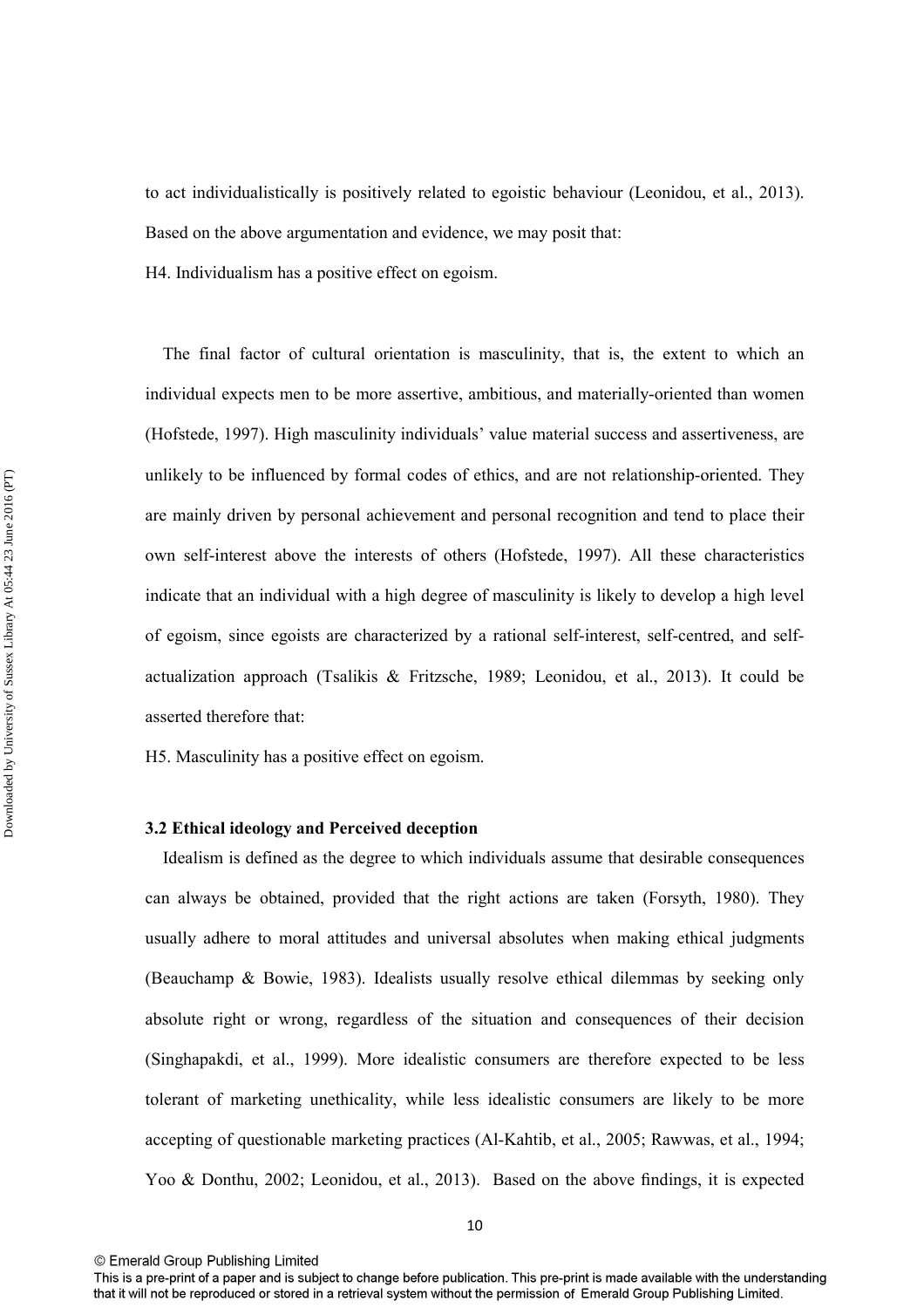that consumers who are more idealistic (power distance, uncertainty avoidance, and religiosity) would be more likely to have a positive perceptions about the deceptive practices of online retailing. Accordingly we forward the following hypothesis:

H6. Idealism has a positive effect on consumer perceived deception.

 Egoism refers to the extent to which an individual places his/her own well-being over that of others (Beauchamp & Bowie, 1983). For an egoist, an action is ethical when it best promotes his/her long-term interests (Shaw, 1999). Egoism affects ethical judgment ethical judgment, in turn, affects behavioural intentions (Yoon, 2011). Empirical studies have shown that egoistic individuals tend to be more indifferent to the firm's unethical marketing practices, as long as these do not put their own personal interests at risk (Al-Khatib, et al., 2004; Rawwas, 2001). This is because egoists possess a kind of emotional isolation that makes them less involved with others, as well as less caring about others in potentially blatant wrongs, such as unsafe products, and deceptive advertising (Tsalikis & Fritzsche, 1989; Leonidou, et al., 2013). Hence, we may posit that:

H7. Egoism has a negative effect on consumer perceived deception.

### **3.3 Perceived deception and consumer satisfaction**

We build on the expectancy disconfirmation paradigm e.g., (Oliver  $\&$  Desarbo, 1988) to propose the influence of deception on satisfaction. This theory holds that consumers make a comparison between product expectations and performance that will result in either confirmation or disconfirmation. Customers' expectations are confirmed when product performance exactly meets expectations. Disconfirmation will be the result of a discrepancy between expectations and performance. Positive disconfirmation occurs when product performance exceeds prior expectations, and negative disconfirmation occurs when

This is a pre-print of a paper and is subject to change before publication. This pre-print is made available with the understanding that it will not be reproduced or stored in a retrieval system without the permission of Emerald Group Publishing Limited.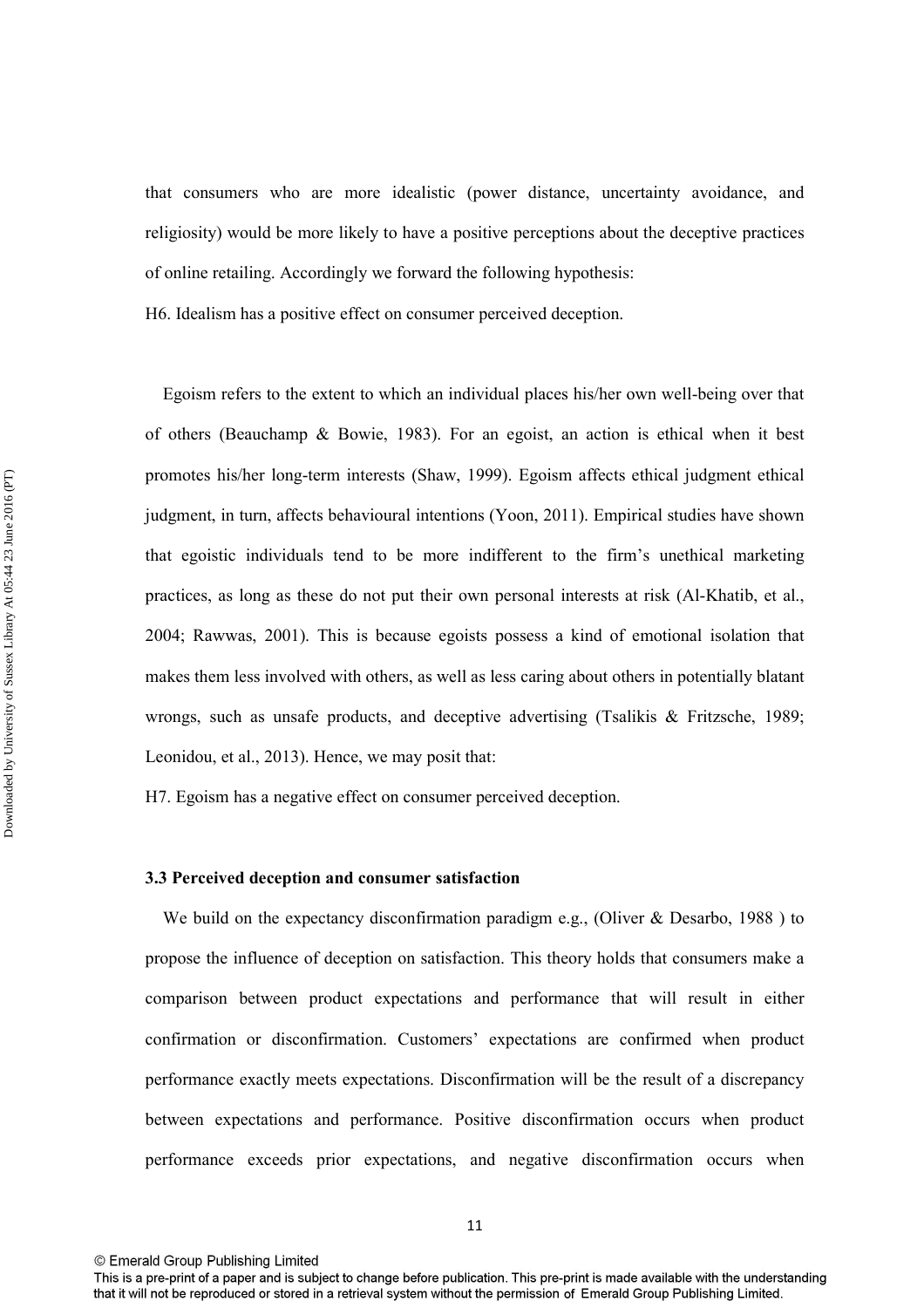expectations exceed performance. Confirmation and positive disconfirmation will be likely to result in satisfaction, whereas negative disconfirmation leads to dissatisfaction.

Consumers' expectations regarding the product (either a physical product or a service) are highly dependent on the information displayed at the site (Coupey, 2001). An online retailer that implements deceptive techniques is more likely to provide unrealistic expectations about the product (among other things). This may result in negative disconfirmation between expectations and product performance, thus leading to customer dissatisfaction with the website. Earlier research in online settings provides empirical evidence for the negative effect of deceptive/manipulative selling tactics on consumer satisfaction e.g., (Roman, 2010; Riquelme & Roman, 2014; Gajendra & Wang, 2014; Limbu, et al., 2011). All the above leads us to propose that:

H8. Perceived deception will have a negative influence on consumer's satisfaction with the online retailer.

## **4. Methodology**

#### **4.1. Questionnaire and measurements**

 The questionnaire for the present study was divided into two main sections. The first section contained questions to measure each construct based on existing measures or adapted from similar scales. The last section of the questionnaire consisted of questions regarding respondents' demographic characteristics e.g. gender, age and education level. The research model has six constructs, each having items that are gauged by Likert scale  $(1 =$  strongly disagree and  $5 =$  strongly agree).

 The scales of the constructs used were derived from multiple literature sources. The constructs comprising cultural orientation (i.e. "power distance", "uncertainty avoidance", "individualism", and "masculinity") were operationalized with three items, each derived from Hofstede's (1980) and Leonidou et al. (2013). Religiosity was measured with a 13-item scale

This is a pre-print of a paper and is subject to change before publication. This pre-print is made available with the understanding that it will not be reproduced or stored in a retrieval system without the permission of Emerald Group Publishing Limited.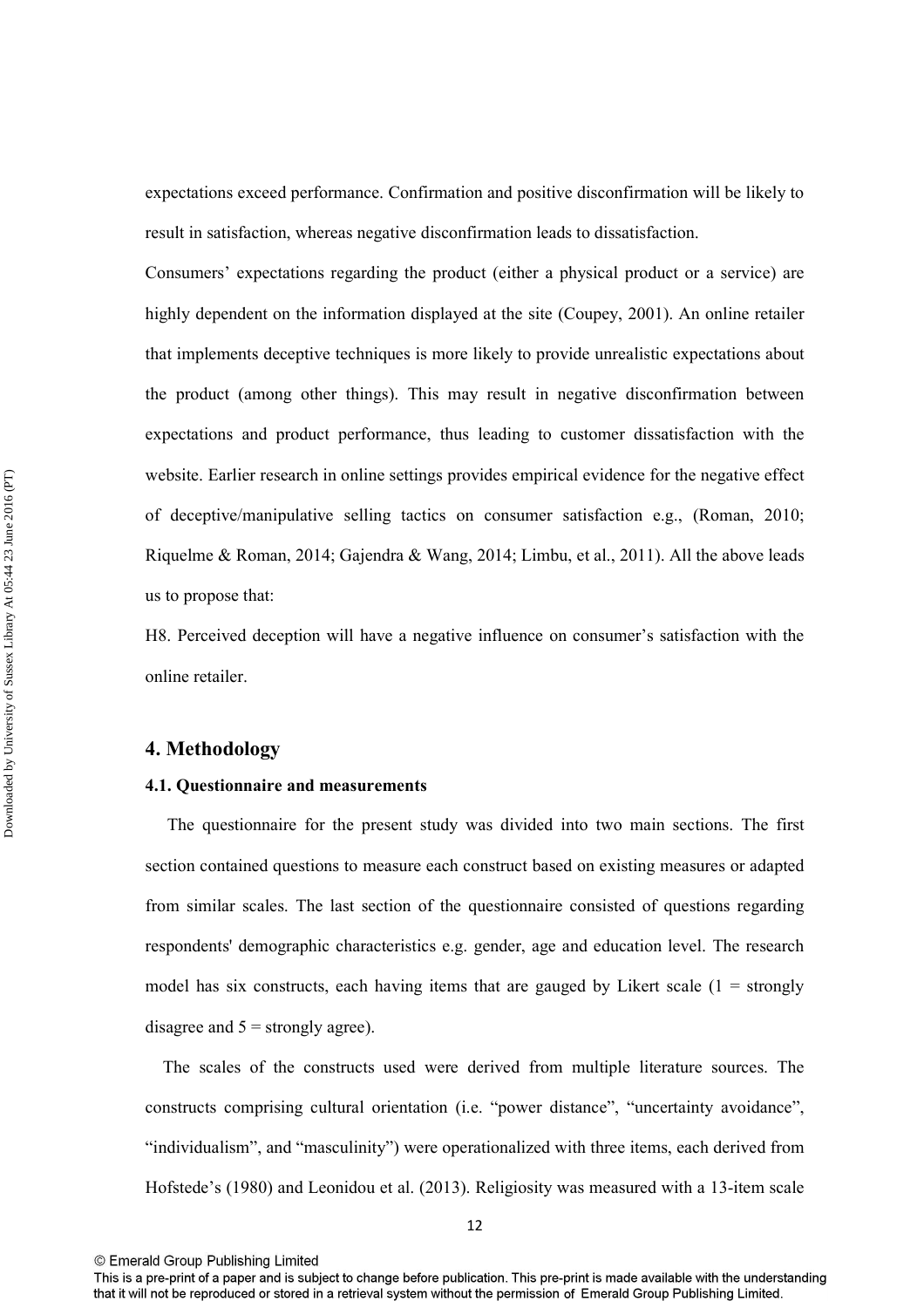developed by Allport and Ross (1967) and Swimberghe et al. (2011). The first seven items of the scale represent intrinsic religiosity, while the other six represent extrinsic religiosity. An example of an intrinsic religiosity item is, ''It is important to me to spend time in private thought and prayer.'' An example of an extrinsic religiosity item is, ''I go to religious service because it helps me to make friends.'' With regard to ethical ideology, the "idealism" scale was jointly composed by items taken from Leonidou et al. (2013), while the scale of "egoism" was developed using items extracted from Leonidou et al. (2013). Perceived deception was measured with five items from Riquelme and Roman (2014). Finally, consumer satisfaction was measured using four items scale adapted from Anderson and Srinivasan (2003).

 The questionnaire was first pilot tested with a convenient sample, and items were revised before finalizing the main survey content. 83 questionnaires were completed in the pilot test, and we evaluated the results using an item identification analysis procedure that combined descriptive statistics with the identification of extreme values and tests of homogeneity into an acceptability index score that should not exceed 2. The final 42 measurement items obtained from the pilot test were then used for the main study.

#### **4.2 Data Collection and Sample Description**

 To test our hypotheses, we collected data on online consumers in the retail context of technological products (e.g., personal computers, electronic products). First, technological products are among the most heavily frequented physical-product category acquired through the Internet (ComScore Online Spending Report., 2011), which facilitated data collection in the online retail environment. Second, they constitute pure search goods (Bart, et al., 2005), that is, they are dominated by product attributes for which full information on dominant aspects can be gathered prior to purchase. Finally, technological products are, in general, high-involvement items, and consumers in these product categories are typically engaged in a

This is a pre-print of a paper and is subject to change before publication. This pre-print is made available with the understanding that it will not be reproduced or stored in a retrieval system without the permission of Emerald Group Publishing Limited.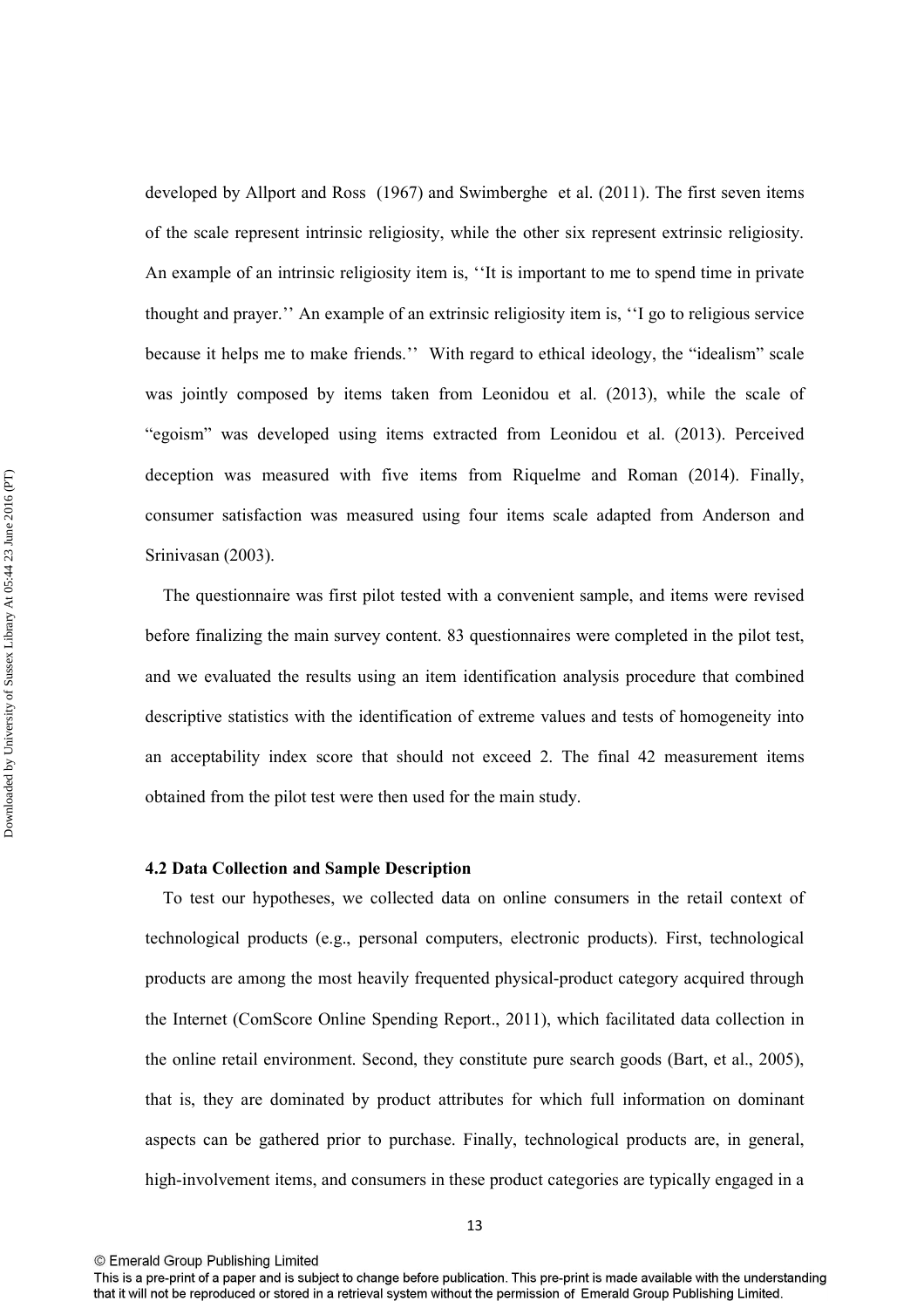problem-solving task of moderate to high complexity (Bart, et al., 2005). These tasks and buying processes, the technical complexity of computers and electronic specific features, as well as the rapid progress of their innovations, can encourage consumers to seek the assistance and advice of sellers, which in turns increases the importance of the sellers' communication tactics in the consumer's purchase decision process. Also, this research is focused on online shopping sites. The article does not deal with other Internet sites -such as online newspapers, portals, or free down-load sites that exist for purposes other than online shopping and that are advertiser supported.

 The survey was conducted by email. The e-mail message described the research purpose and invited each receiver to participate in the survey by filling in the attached equestionnaire. Surveying by email possesses numerous advantages over conventional interviewing methods. Email surveys offer a more efficient and convenient form of data collection (Best & Krueger, 2002). In addition, an online approach can be more effective for identifying and reaching online shoppers. Participants were solicited through several sources: advertisements posted in the university newspaper, postings in residence halls and computer labs, and announcements displayed on the overhead projectors in a variety of larger university classes. Volunteers who met the study requirement (i.e. of shopping and making purchases online at least once in the previous 6 months) completed the self-report questionnaire sent by email.

 The data was collected in Egypt in 2014 from August 1st to November 22nd using a convenience sampling approach. A total of 490 questionnaires were returned from 570 questionnaires distributed to. Also, it was a necessary requirement for subjects to participate in the study to have purchased at least an item online in the last six months. This condition to facilitate consumers' evaluations of the online retailer's website and also to avoid potential selection bias (Roman, 2010). Subjects were specifically asked to complete the questionnaire

This is a pre-print of a paper and is subject to change before publication. This pre-print is made available with the understanding that it will not be reproduced or stored in a retrieval system without the permission of Emerald Group Publishing Limited.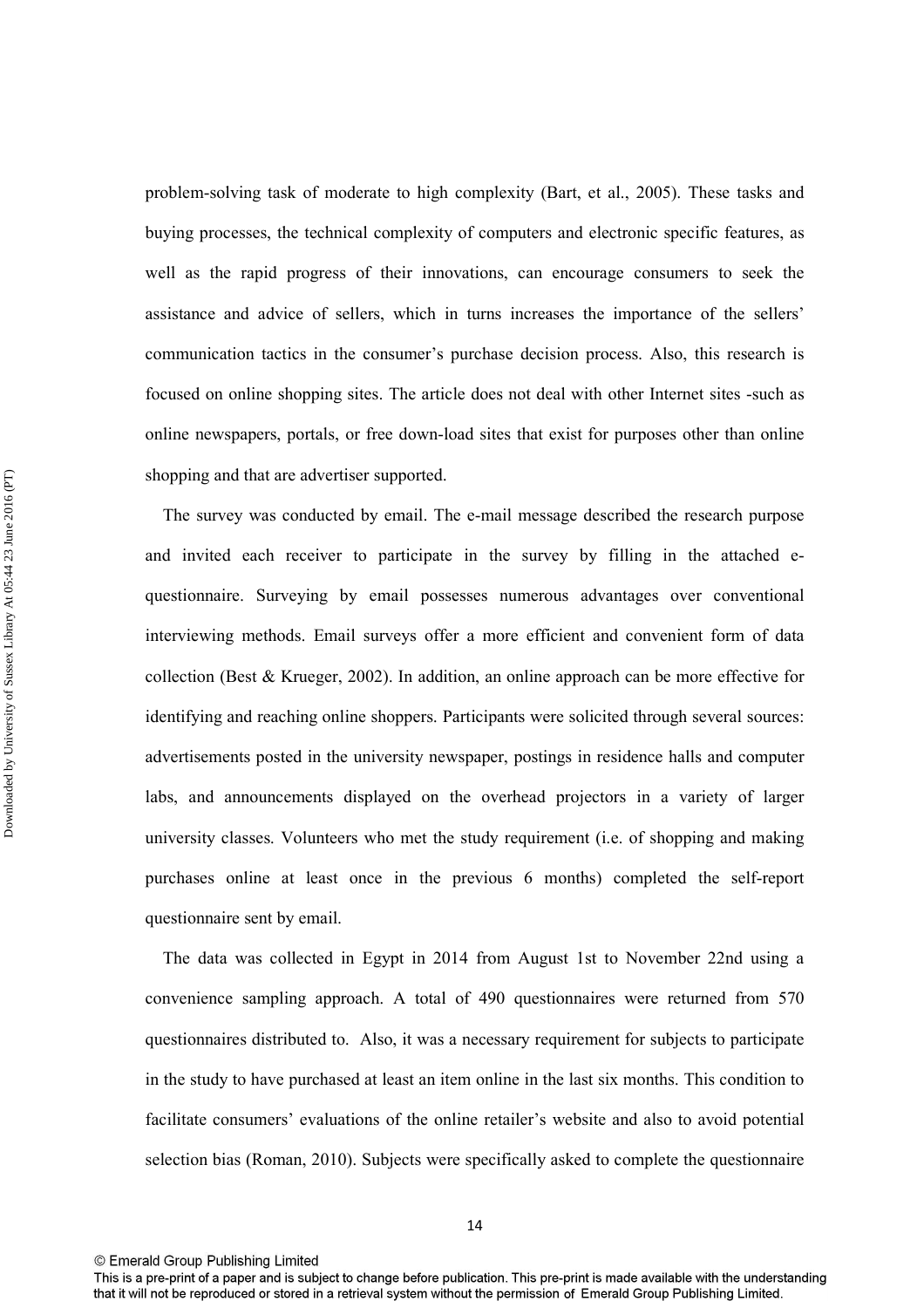corresponding to the website where they had made their last online purchase in the last six months.

 Twenty two of the questionnaires were incomplete or were unsuitable for use in this study. This resulted in a total of 468 usable responses, or an 82.1% useable response rate. Data was collected from students in major universities in Egypt: (a) 170 from the American university in Cairo; (b) 188 from Alexandria University; and 110 from Menofia University. The sample covers both urban as well as rural areas in Cairo, Alexandria, Upper Egypt, Delta, and the Canal zones and because of this they share, to some degree, different culture, views, customs, traditions, habits, and norms. Student samples have often been used in online shopping research e.g., (Kim, et al., 2007). This is justifiable as students are computer-literate, having few troubles in using new technology. Students are potential consumers of electrical goods, having actual online experiences (Yoo & Donthu, 2001), being homogeneous in nature (Jahng, et al., 2000), and their technological advances and innovativeness qualify them as a proper sample for online shopping research (Yoo & Donthu, 2001).

 Previous information system studies in online shopping conducted their surveys by employing a convenient sampling approach (Li, 2011). Convenience samples are considered valid under two conditions: if the study is exploratory in nature and if the items on the questionnaire are pertinent to the respondents who answer them (Ferber, 1977). This study satisfies both of them. Since this is one of the first attempts to examine the role of cultural orientation in forming consumer ethical ideology; the link between the consumer's ethical ideology and his/her perceptions regarding the deceptive practices of e-retailers; and the effect of perceived deception on consumer satisfaction, this study can clearly be considered exploratory. Also, since it was a necessary condition to fill in the questionnaire to have purchased an item online in the last 6 months, the scale items are certainly relevant to these respondents. Demographic details of the sample profile are provided in table 1.

This is a pre-print of a paper and is subject to change before publication. This pre-print is made available with the understanding that it will not be reproduced or stored in a retrieval system without the permission of Emerald Group Publishing Limited.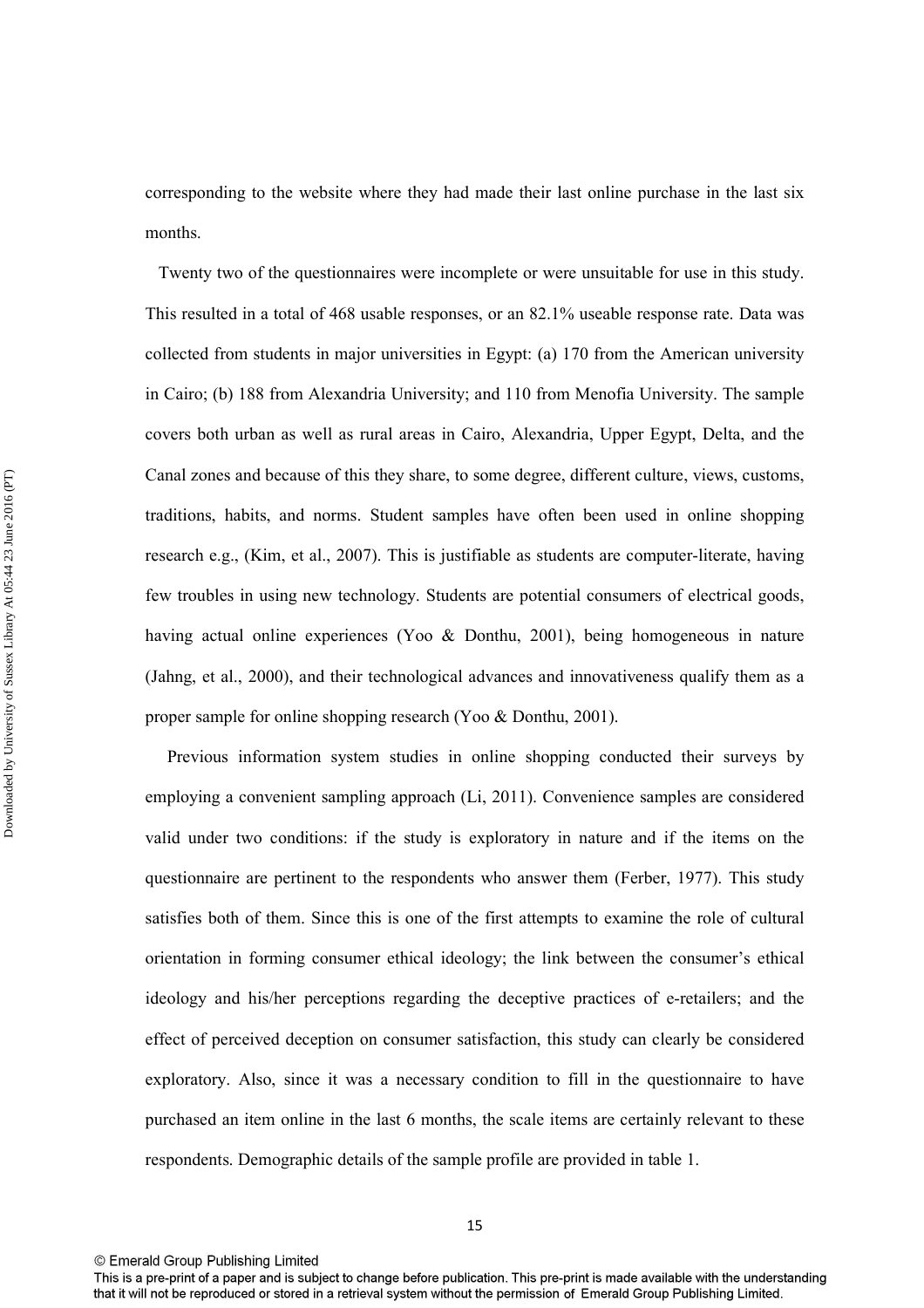| <b><i>Variable</i></b> | <b>Categories</b>     | Frequency | Percept  |
|------------------------|-----------------------|-----------|----------|
| Gender                 | Male                  | 290       | 62.0%    |
|                        | Female                | 178       | 38.0%    |
| Age                    | $\leq$ 20             | 140       | $30.0\%$ |
|                        | 20<30                 | 180       | 38.0%    |
|                        | 30 > 40               | 130       | $28.0\%$ |
|                        | $\leq 40$             | 18        | $4.0\%$  |
| Monthly income         | below<br>£1,000<br>or | 380       | 80.0%    |
|                        | £1,001-2,000          | 80        | 17.0%    |
|                        | £2,001-3,000          | 8         | $3.0\%$  |
|                        | £3,001 or above.      |           | $0.0\%$  |
| Education              | Bachelor degree       | 270       | 58.0%    |
|                        | Diploma               | 180       | 38.0%    |
|                        | Master or doctorate   | 18        | $4.0\%$  |
|                        | other                 |           | $0.0\%$  |
| Frequency of online    | $<$ 3 times           | 156       | 33.0%    |
| shopping within<br>a   | 4–6 times             | 288       | 61.0%    |
| year                   | $7-9$ times           | 16        | 3.0%     |
|                        | $>10$ times           | 8         | $3.0\%$  |
| Experience             | $\leq$ 2              | 240       | $52.0\%$ |
|                        | 2 < 5                 | 208       | 44.0%    |
|                        | >5                    | 20        | 4.0%     |

## **Table 1 Sample profile**

## **5- Results**

#### **5.1. Descriptive statistics**

 A total of 468 respondents were surveyed online. Of these 468 participants, 290 were men (62.0 %) and 178 were women (38.0 %). The majority of respondents were aged between 20 and 30 (38.0 %), had undergraduate education (Bachelor degree) (58.0 %), and had engaged in online shopping between four to six times within the previous year (61.0 %). The most recent online shoppers experience for the majority of respondents was within the previous 2 years (52.0 %) and the most online shoppers income monthly was £1000 or below (80.0 %). Table 1 shows the respondents demographics.

#### **5.2. Non-response bias and common method bias**

 The Chi-Square test for the early and late respondents shows they did not differ significantly ( $p > .05$ ) in gender or age. We therefore excluded the possibility of non-response

This is a pre-print of a paper and is subject to change before publication. This pre-print is made available with the understanding that it will not be reproduced or stored in a retrieval system without the permission of Emerald Group Publishing Limited.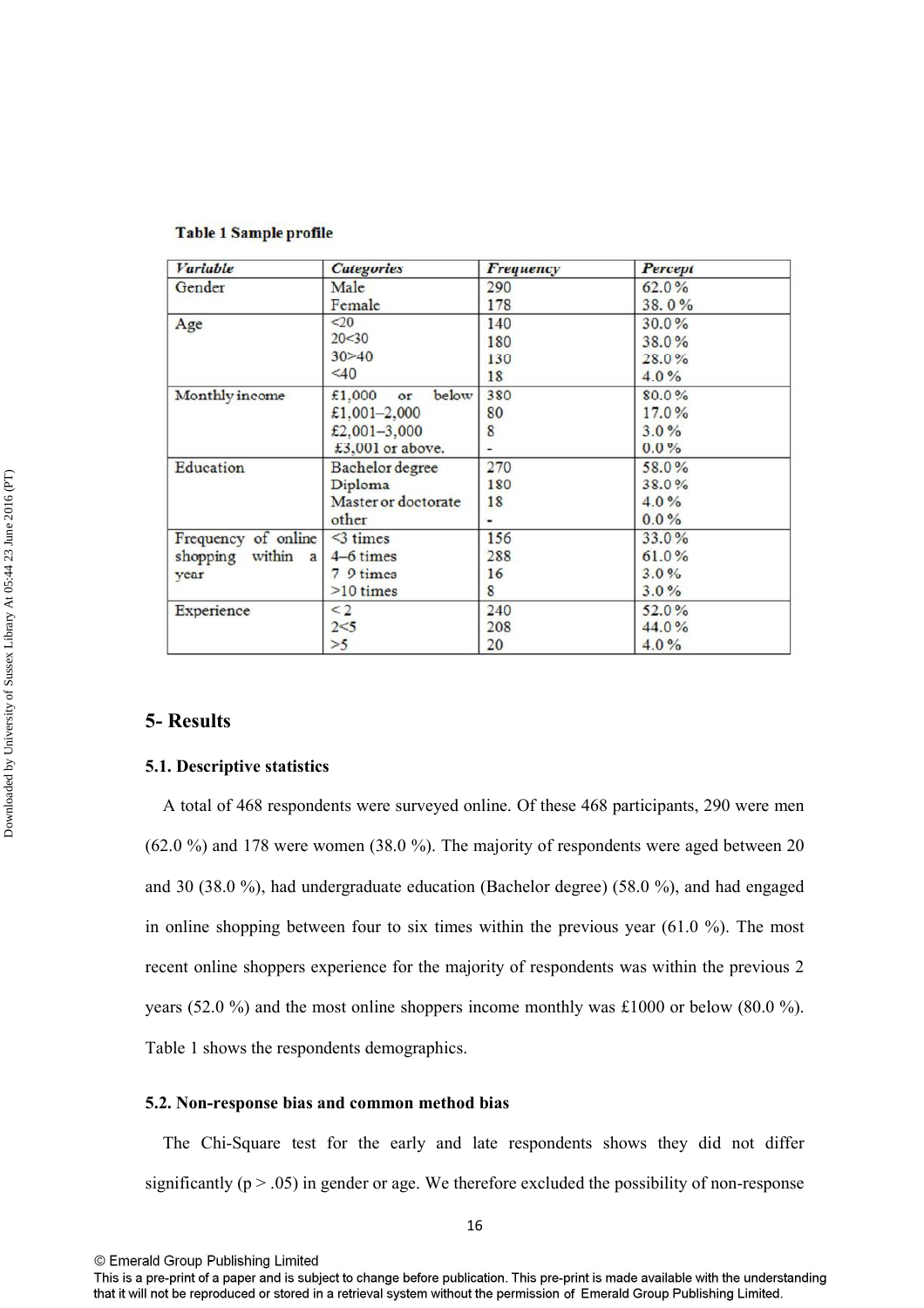bias. Evidence of common method bias exists when a general construct accounts for the majority of covariance among all constructs. A principal component factor analysis was performed and the results excluded the potential threat of common methods bias. The first (largest) factor accounted for 31.53% (the variances explained ranges from 14.02% to 31.52%) and no general factor accounted for more than 50% of variance, indicating that common method bias may not be a serious problem in the data set.

#### **5.3. Measurement model**

 To examine the validity and reliability of our measurement model, we used Structural Equation Modelling (SEM) for confirmatory factor analysis. We applied the partial least squares (PLS) technique, as it is typically used when the investigated phenomenon is new and the study aims at theory generation rather than confirmation (Urbach & Ahlemann, 2010). In addition, a PLS approach, which does not require a normal distribution, as opposed to covariance-based approaches, which do require a normal distribution, was more appropriate because of the distributional properties of our manifest variables. Finally, the PLS methodology is capable of including both formative and reflective measures simultaneously in a model, which was a constraint we faced with the measures that we used. We assessed the measurement model through tests of convergent validity, discriminant validity, and reliability using commonly accepted guidelines. These results are shown in Tables 2 and 3. We also performed tests for multicollinearity due to the relatively high correlations among some of the constructs. All constructs had variance inflation factors (VIF) values less than 2.8, which is within the cut off level of 3.0.

 All items loaded on to the corresponding latent variable structure and all items exhibit loadings greater than 0.741. All constructs exhibit adequate internal consistency reliability as the Chronbach alpha coefficients exceed the 0.7 (Table 3).

This is a pre-print of a paper and is subject to change before publication. This pre-print is made available with the understanding that it will not be reproduced or stored in a retrieval system without the permission of Emerald Group Publishing Limited.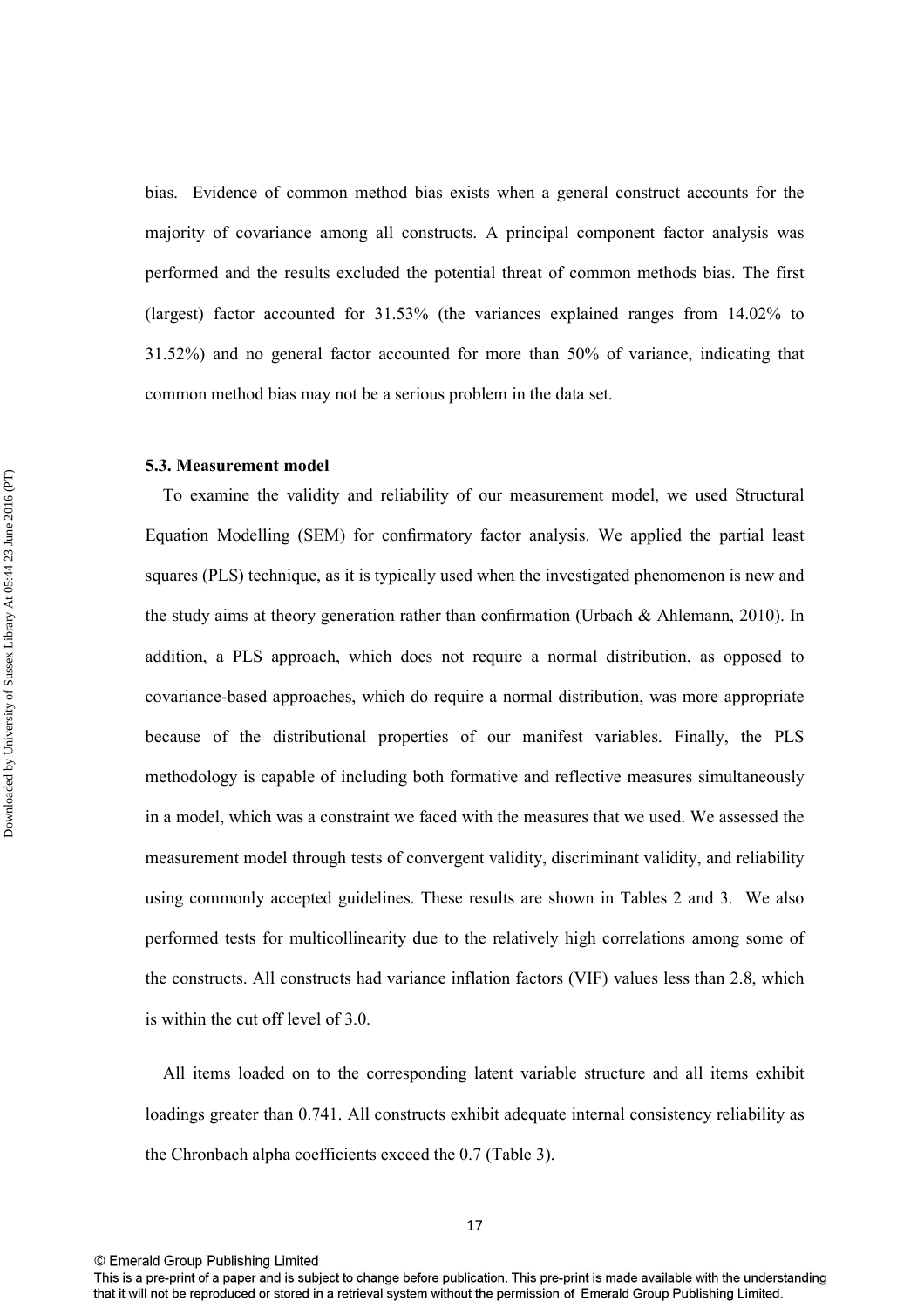The measurement model also exhibited significant convergent validity as a cross-loading matrix exhibits no cross loading that exceeds the with-in row and column loadings. Discriminant validity is considered in two steps. First, the Fornell and Larcker (1981) criterion is used to test whether the square root of a construct's AVE is higher than the correlations between it and any other construct within the model. Second, the factor loading of an item on its associated construct should be greater than the loading of another nonconstruct item on that construct. Table 3 shows the result of this analysis and reports the latent variable correlation matrix with the AVE on the diagonal. Therefore we conclude that measurement model exhibits good discriminant validity and meets the Fornell and Larcker (1981) criteria.

This is a pre-print of a paper and is subject to change before publication. This pre-print is made available with the understanding that it will not be reproduced or stored in a retrieval system without the permission of Emerald Group Publishing Limited.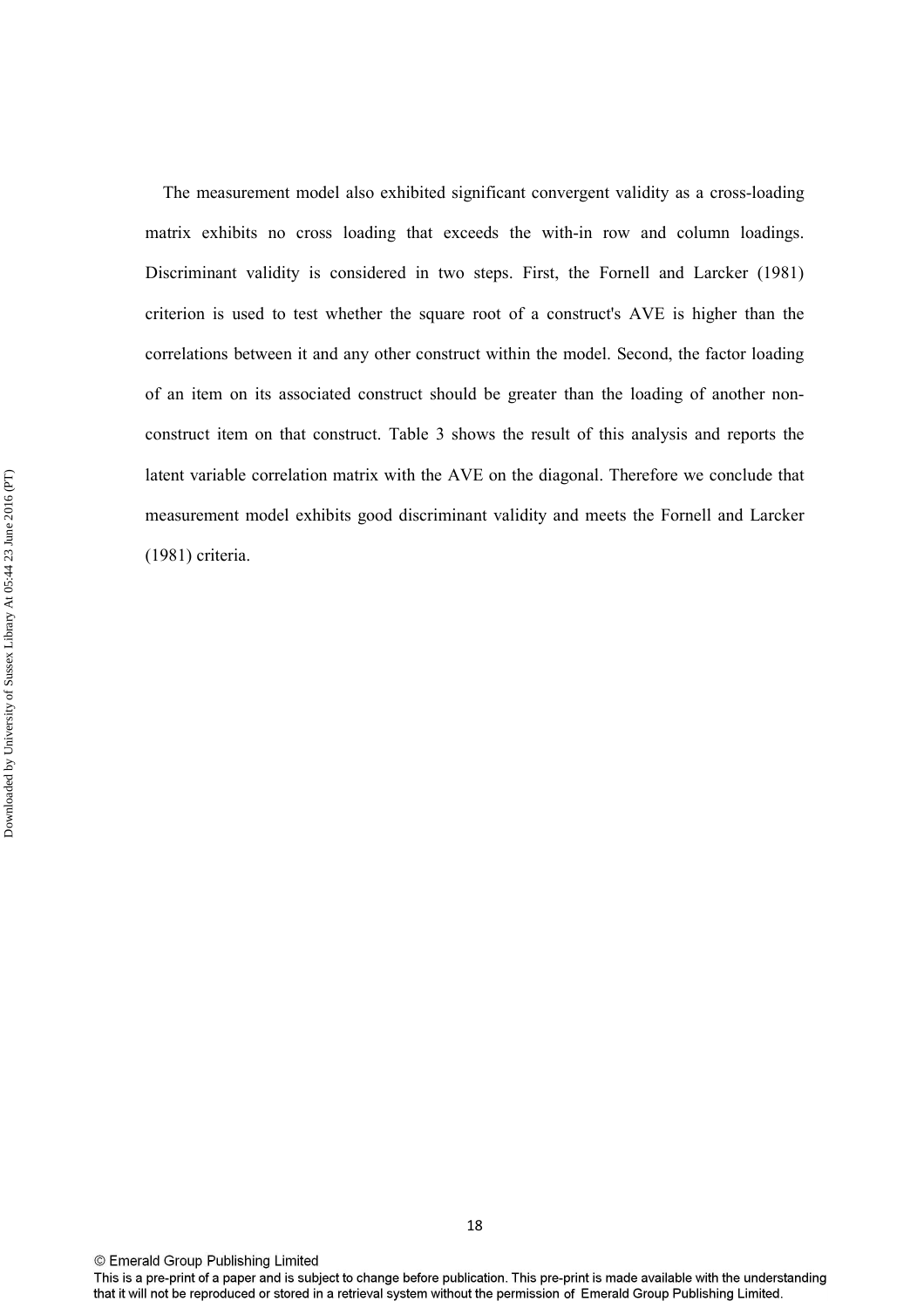|       | oadings and cross-loadings of measurement items |  |
|-------|-------------------------------------------------|--|
| able. |                                                 |  |

| oadings and cross-loadings of measurement items |           |          |          |                    |            |          |           |       |          |                       |
|-------------------------------------------------|-----------|----------|----------|--------------------|------------|----------|-----------|-------|----------|-----------------------|
| <b>TTEMS</b>                                    | <b>DI</b> | UAV      | REL      | $\mathbf{\hat{z}}$ | <b>MAS</b> | Ĕ        | <b>CO</b> | DEC   | SAT      | value<br>$\mathbf{D}$ |
| PDII                                            | 0.873     | 0.238    | 0.102    | 0.039              | 0.128      | 0.103    | 0.201     | 0.193 | 0.241    | $<$ 0.001             |
| PD <sub>12</sub>                                | 0.892     | 0.127    | 0.173    | 0.211              | 0.041      | 0.106    | 0.352     | 0.041 | 0.328    | < 0.001               |
| PD <sub>13</sub>                                | 0.839     | 0.267    | 0.202    | 0.219              | 0.001      | 0.281    | 0.228     | 0.311 | 0.132    | 0.001                 |
| UAV1                                            | 0.104     | 0.917    | 0.132    | 0.123              | 0.205      | 0.215    | 0.102     | 0.341 | 0.202    | 0.001                 |
| UAV <sub>2</sub>                                | 0.212     | 0.891    | 0.132    | 0.231              | 0.072      | 0.409    | 0.403     | 0.337 | 0.121    | < 0.001               |
| UAV3                                            | 0.216     | 0.793    | 0.109    | 0.234              | 0.233      | 0.192    | 0.231     | 0.241 | 0.091    | < 0.001               |
| REL1                                            | 0.428     | 0.106    | 0.892    | 0.174              | 0.018      | 0.203    | 0.009     | 0.041 | 0.211    | 0.001                 |
| REL2                                            | 0.143     | 0.213    | 0.891    | 0.308              | $-0.201$   | 0.221    | 0.153     | 0.290 | 0.321    | 0.001                 |
| REL3                                            | 0.204     | 0.201    | 0.883    | 0.214              | 0.099      | 0.312    | 0.035     | 0.218 | 0.245    | < 0.001               |
| REL4                                            | 0.121     | 0.190    | 0.944    | 0.101              | 0.142      | 0.318    | 0.131     | 0.151 | 0.348    | < 0.001               |
| REL5                                            | 0.282     | 0.112    | 0.788    | 0.193              | 0.011      | 0.208    | 0.290     | 0.121 | 0.312    | < 0.001               |
| REL6                                            | 0.323     | 0.124    | 0.904    | 0.241              | 0.204      | 0.232    | 0.341     | 0.118 | 0.474    | 0.001                 |
| REL7                                            | $-0.121$  | 0.202    | 0.875    | 0.146              | 0.103      | 0.289    | 0.414     | 0.138 | 0.204    | 0.001                 |
| REL8                                            | 0.241     | 0.121    | 0.794    | 0.002              | 0.301      | 0.325    | 0.303     | 0.127 | 0.284    | < 0.001               |
| REL9                                            | 0.034     | $-0.203$ | 0.921    | 0.116              | 0.193      | $-0.181$ | 0.219     | 0.148 | 0.221    | 0.001                 |
| REL10                                           | 0.223     | 0.221    | 0.783    | 0.039              | 0.215      | 0.303    | 0.241     | 0.108 | 0.112    | < 0.001               |
| REL11                                           | $-0.132$  | 0.121    | 0.761    | 0.123              | 0.211      | 0.401    | 0.048     | 0.211 | $-0.289$ | 0.001                 |
| <b>REL12</b>                                    | 0.125     | 0.113    | 0.917    | 0.121              | 0.123      | 0.181    | 0.204     | 0.140 | 0.031    | < 0.001               |
| REL13                                           | 0.171     | $-0.432$ | 0.801    | 0.121              | 0.312      | 0.311    | 0.191     | 0.108 | 0.519    | 40.001                |
| <b>ICINI</b>                                    | 0.312     | 0.211    | 0.145    | 0.901              | 0.226      | $-0.186$ | 0.021     | 0.136 | 0.091    | 0.001                 |
| IND <sub>2</sub>                                | 0.213     | 0.321    | 0.103    | 0.828              | 0.102      | 0.228    | 0.108     | 0.110 | 0.212    | 0.001                 |
| IND3                                            | 0.203     | 0.214    | $-0.390$ | 0.824              | 0.232      | 0.210    | $-0.312$  | 640,0 | 0.161    | 40.001                |

© Emerald Group Publishing Limited

This is a pre-print of a paper and is subject to change before publication. This pre-print is made available with the understanding that it will not be reproduced or stored in a retrieval system without the permission of Emerald Group Publishing Limited.

19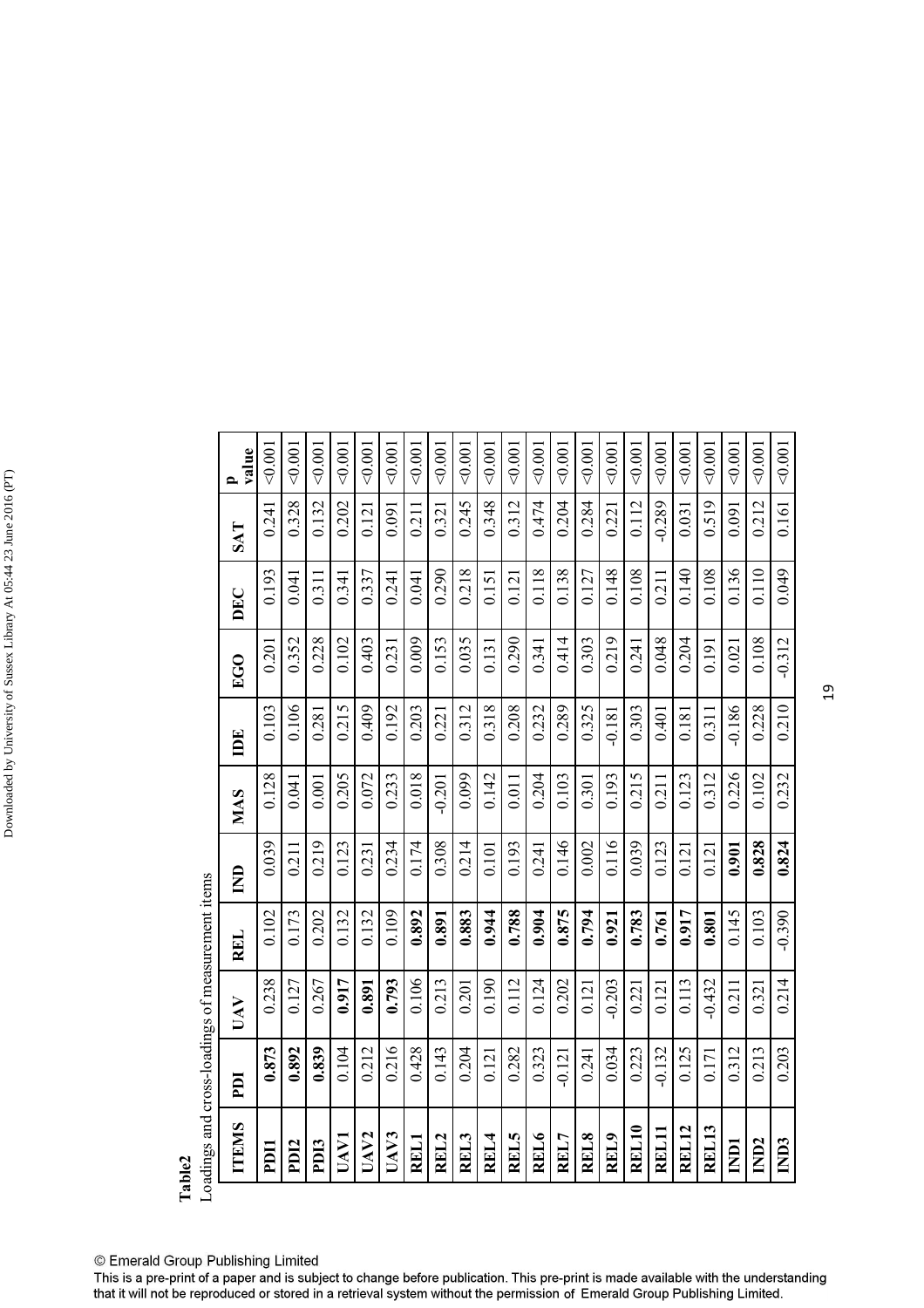| 0.114<br>0.310<br>0.114<br>0.819<br>0.018<br>0.015<br>0.032<br>0.144<br>0.124<br>0.849<br>0.124<br>0.102<br>0.302<br>0.201<br>0.851<br>0.411<br>0.101<br>0.931<br>0.151<br>0.411<br>0.408<br>0.308<br>0.138<br>0.118<br>0.890<br>0.798<br>0.797<br>0.908<br>0.228<br>0.125<br>0.323<br>0.212<br>0.397<br>0.783<br>0.223<br>0.041<br>0.201<br>0.311<br>0.141<br>0.121<br>0.345<br>0.218<br>0.048<br>0.102<br>0.883<br>0.929<br>0.893<br>0.179<br>0.114<br>$-0.214$<br>0.142<br>0.222<br>0.134<br>0.154<br>0.791<br>0.411<br>0.001<br>$-0.261$<br>0.211<br>0.021<br>0.116<br>0.906<br>0.126<br>0.210<br>0.306<br>0.009<br>0.200<br>0.885<br>0.909<br>0.114<br>0.219<br>0.782<br>0.025<br>0.173<br>0.287<br>0.401<br>0.201<br>0.201<br>0.101<br>0.381<br>0.205<br>0.109<br>0.148<br>0.319<br>0.192<br>0.305<br>0.174<br>0.185<br>0.202<br>0.933<br>0.313<br>0.203<br>0.103<br>0.121<br>0.201<br>0.311<br>0.201<br>0.041<br>0.921<br>0.781<br>0.206<br>0.209<br>0.019<br>0.110<br>0.024<br>0.208<br>0.103<br>0.124<br>0.034<br>0.112<br>0.033<br>0.201<br>0.101<br>0.201<br>0.221<br>0.301<br>0.021<br>0.121<br>0.231<br>$-0.121$<br>$-0.325$<br>0.104<br>0.115<br>0.038<br>0.213<br>0.302<br>0.322<br>0.139<br>0.282<br>0.128<br>0.204<br>0.202<br>0.132<br>0.183<br>0.233<br>0.172<br>0.291<br>0.201<br>0.161<br>0.231<br>0.208<br>0.215<br>0.214<br>0.036<br>0.012<br>0.212<br>$-0.373$<br>0.202<br>0.093<br>0.233<br>0.083<br>0.103<br>0.304<br>0.103<br>0.101<br>0.221<br>0.031<br>0.191<br>$-0.121$<br>0.121<br>0.126<br>0.249<br>0.218<br>$-0.119$<br>0.012<br>0.028<br>0.192<br>0.032<br>0.217<br>0.033<br>0.203<br>0.314<br>0.312<br>0.233<br>0.223<br>0.112<br>0.133<br>0.123<br>0.201<br>0.271<br>EGO3<br>MAS <sub>2</sub><br>EGO <sub>2</sub><br>EGO4<br>DEC <sub>2</sub><br>DEC <sub>4</sub><br>MAS3<br>DEC5<br>DEC3<br><b>MAS1</b><br>EGOI<br>DEC1<br>SAT <sub>2</sub><br>SAT3<br>SAT4<br><b>SAT1</b><br>IDE4<br>IDEI<br>IDE2<br>IDE3 | <b>TTEMS</b> | <b>III</b> | UAV | <b>REL</b> | $\overline{E}$ | MAS | DE | EGO | DEC | SAT | value<br>$\mathbf{r}$ |
|-------------------------------------------------------------------------------------------------------------------------------------------------------------------------------------------------------------------------------------------------------------------------------------------------------------------------------------------------------------------------------------------------------------------------------------------------------------------------------------------------------------------------------------------------------------------------------------------------------------------------------------------------------------------------------------------------------------------------------------------------------------------------------------------------------------------------------------------------------------------------------------------------------------------------------------------------------------------------------------------------------------------------------------------------------------------------------------------------------------------------------------------------------------------------------------------------------------------------------------------------------------------------------------------------------------------------------------------------------------------------------------------------------------------------------------------------------------------------------------------------------------------------------------------------------------------------------------------------------------------------------------------------------------------------------------------------------------------------------------------------------------------------------------------------------------------------------------------------------------------------------------------------------------------------------------------------|--------------|------------|-----|------------|----------------|-----|----|-----|-----|-----|-----------------------|
|                                                                                                                                                                                                                                                                                                                                                                                                                                                                                                                                                                                                                                                                                                                                                                                                                                                                                                                                                                                                                                                                                                                                                                                                                                                                                                                                                                                                                                                                                                                                                                                                                                                                                                                                                                                                                                                                                                                                                 |              |            |     |            |                |     |    |     |     |     | 0.001                 |
|                                                                                                                                                                                                                                                                                                                                                                                                                                                                                                                                                                                                                                                                                                                                                                                                                                                                                                                                                                                                                                                                                                                                                                                                                                                                                                                                                                                                                                                                                                                                                                                                                                                                                                                                                                                                                                                                                                                                                 |              |            |     |            |                |     |    |     |     |     | 0.001                 |
|                                                                                                                                                                                                                                                                                                                                                                                                                                                                                                                                                                                                                                                                                                                                                                                                                                                                                                                                                                                                                                                                                                                                                                                                                                                                                                                                                                                                                                                                                                                                                                                                                                                                                                                                                                                                                                                                                                                                                 |              |            |     |            |                |     |    |     |     |     | 0.001                 |
|                                                                                                                                                                                                                                                                                                                                                                                                                                                                                                                                                                                                                                                                                                                                                                                                                                                                                                                                                                                                                                                                                                                                                                                                                                                                                                                                                                                                                                                                                                                                                                                                                                                                                                                                                                                                                                                                                                                                                 |              |            |     |            |                |     |    |     |     |     | 0.001                 |
|                                                                                                                                                                                                                                                                                                                                                                                                                                                                                                                                                                                                                                                                                                                                                                                                                                                                                                                                                                                                                                                                                                                                                                                                                                                                                                                                                                                                                                                                                                                                                                                                                                                                                                                                                                                                                                                                                                                                                 |              |            |     |            |                |     |    |     |     |     | 0.001                 |
|                                                                                                                                                                                                                                                                                                                                                                                                                                                                                                                                                                                                                                                                                                                                                                                                                                                                                                                                                                                                                                                                                                                                                                                                                                                                                                                                                                                                                                                                                                                                                                                                                                                                                                                                                                                                                                                                                                                                                 |              |            |     |            |                |     |    |     |     |     | 0.001                 |
|                                                                                                                                                                                                                                                                                                                                                                                                                                                                                                                                                                                                                                                                                                                                                                                                                                                                                                                                                                                                                                                                                                                                                                                                                                                                                                                                                                                                                                                                                                                                                                                                                                                                                                                                                                                                                                                                                                                                                 |              |            |     |            |                |     |    |     |     |     | 0.001                 |
|                                                                                                                                                                                                                                                                                                                                                                                                                                                                                                                                                                                                                                                                                                                                                                                                                                                                                                                                                                                                                                                                                                                                                                                                                                                                                                                                                                                                                                                                                                                                                                                                                                                                                                                                                                                                                                                                                                                                                 |              |            |     |            |                |     |    |     |     |     | 0.001                 |
|                                                                                                                                                                                                                                                                                                                                                                                                                                                                                                                                                                                                                                                                                                                                                                                                                                                                                                                                                                                                                                                                                                                                                                                                                                                                                                                                                                                                                                                                                                                                                                                                                                                                                                                                                                                                                                                                                                                                                 |              |            |     |            |                |     |    |     |     |     | $0.001$               |
|                                                                                                                                                                                                                                                                                                                                                                                                                                                                                                                                                                                                                                                                                                                                                                                                                                                                                                                                                                                                                                                                                                                                                                                                                                                                                                                                                                                                                                                                                                                                                                                                                                                                                                                                                                                                                                                                                                                                                 |              |            |     |            |                |     |    |     |     |     | $\leq 0.001$          |
|                                                                                                                                                                                                                                                                                                                                                                                                                                                                                                                                                                                                                                                                                                                                                                                                                                                                                                                                                                                                                                                                                                                                                                                                                                                                                                                                                                                                                                                                                                                                                                                                                                                                                                                                                                                                                                                                                                                                                 |              |            |     |            |                |     |    |     |     |     | < 0.001               |
|                                                                                                                                                                                                                                                                                                                                                                                                                                                                                                                                                                                                                                                                                                                                                                                                                                                                                                                                                                                                                                                                                                                                                                                                                                                                                                                                                                                                                                                                                                                                                                                                                                                                                                                                                                                                                                                                                                                                                 |              |            |     |            |                |     |    |     |     |     | 0.001                 |
|                                                                                                                                                                                                                                                                                                                                                                                                                                                                                                                                                                                                                                                                                                                                                                                                                                                                                                                                                                                                                                                                                                                                                                                                                                                                                                                                                                                                                                                                                                                                                                                                                                                                                                                                                                                                                                                                                                                                                 |              |            |     |            |                |     |    |     |     |     | 0.001                 |
|                                                                                                                                                                                                                                                                                                                                                                                                                                                                                                                                                                                                                                                                                                                                                                                                                                                                                                                                                                                                                                                                                                                                                                                                                                                                                                                                                                                                                                                                                                                                                                                                                                                                                                                                                                                                                                                                                                                                                 |              |            |     |            |                |     |    |     |     |     | 40.001                |
|                                                                                                                                                                                                                                                                                                                                                                                                                                                                                                                                                                                                                                                                                                                                                                                                                                                                                                                                                                                                                                                                                                                                                                                                                                                                                                                                                                                                                                                                                                                                                                                                                                                                                                                                                                                                                                                                                                                                                 |              |            |     |            |                |     |    |     |     |     | 0.001                 |
|                                                                                                                                                                                                                                                                                                                                                                                                                                                                                                                                                                                                                                                                                                                                                                                                                                                                                                                                                                                                                                                                                                                                                                                                                                                                                                                                                                                                                                                                                                                                                                                                                                                                                                                                                                                                                                                                                                                                                 |              |            |     |            |                |     |    |     |     |     | 0.001                 |
|                                                                                                                                                                                                                                                                                                                                                                                                                                                                                                                                                                                                                                                                                                                                                                                                                                                                                                                                                                                                                                                                                                                                                                                                                                                                                                                                                                                                                                                                                                                                                                                                                                                                                                                                                                                                                                                                                                                                                 |              |            |     |            |                |     |    |     |     |     | 0.001                 |
|                                                                                                                                                                                                                                                                                                                                                                                                                                                                                                                                                                                                                                                                                                                                                                                                                                                                                                                                                                                                                                                                                                                                                                                                                                                                                                                                                                                                                                                                                                                                                                                                                                                                                                                                                                                                                                                                                                                                                 |              |            |     |            |                |     |    |     |     |     | 0.001                 |
|                                                                                                                                                                                                                                                                                                                                                                                                                                                                                                                                                                                                                                                                                                                                                                                                                                                                                                                                                                                                                                                                                                                                                                                                                                                                                                                                                                                                                                                                                                                                                                                                                                                                                                                                                                                                                                                                                                                                                 |              |            |     |            |                |     |    |     |     |     | 0.001                 |
|                                                                                                                                                                                                                                                                                                                                                                                                                                                                                                                                                                                                                                                                                                                                                                                                                                                                                                                                                                                                                                                                                                                                                                                                                                                                                                                                                                                                                                                                                                                                                                                                                                                                                                                                                                                                                                                                                                                                                 |              |            |     |            |                |     |    |     |     |     | $\lesssim 0.001$      |

deception; **SAT**= satisfaction.

Notes:<br>- PDI = power distance; UAV = uncertainty avoidance; REL= religiosity; IND = individualism; MAS = masculinity; IDE= idealism; EGO = egoism; DEC = perceived<br>- PDI = power distance; UAV = uncertainty avoidance; REL= - **PDI** = power distance; **UAV** = uncertainty avoidance; **REL**= religiosity; **IND** = individualism; **MAS** = masculinity; **IDE**= idealism; **EGO** = egoism; **DEC** = perceived deception; SAT= satisfaction.<br>- Bolded items are factor loadings

- Bolded items are factor loadings

© Emerald Group Publishing Limited

Continued

Downloaded by University of Sussex Library At 05:44 23 June 2016 (PT)

Downloaded by University of Sussex Library At 05:44 23 June 2016 (PT)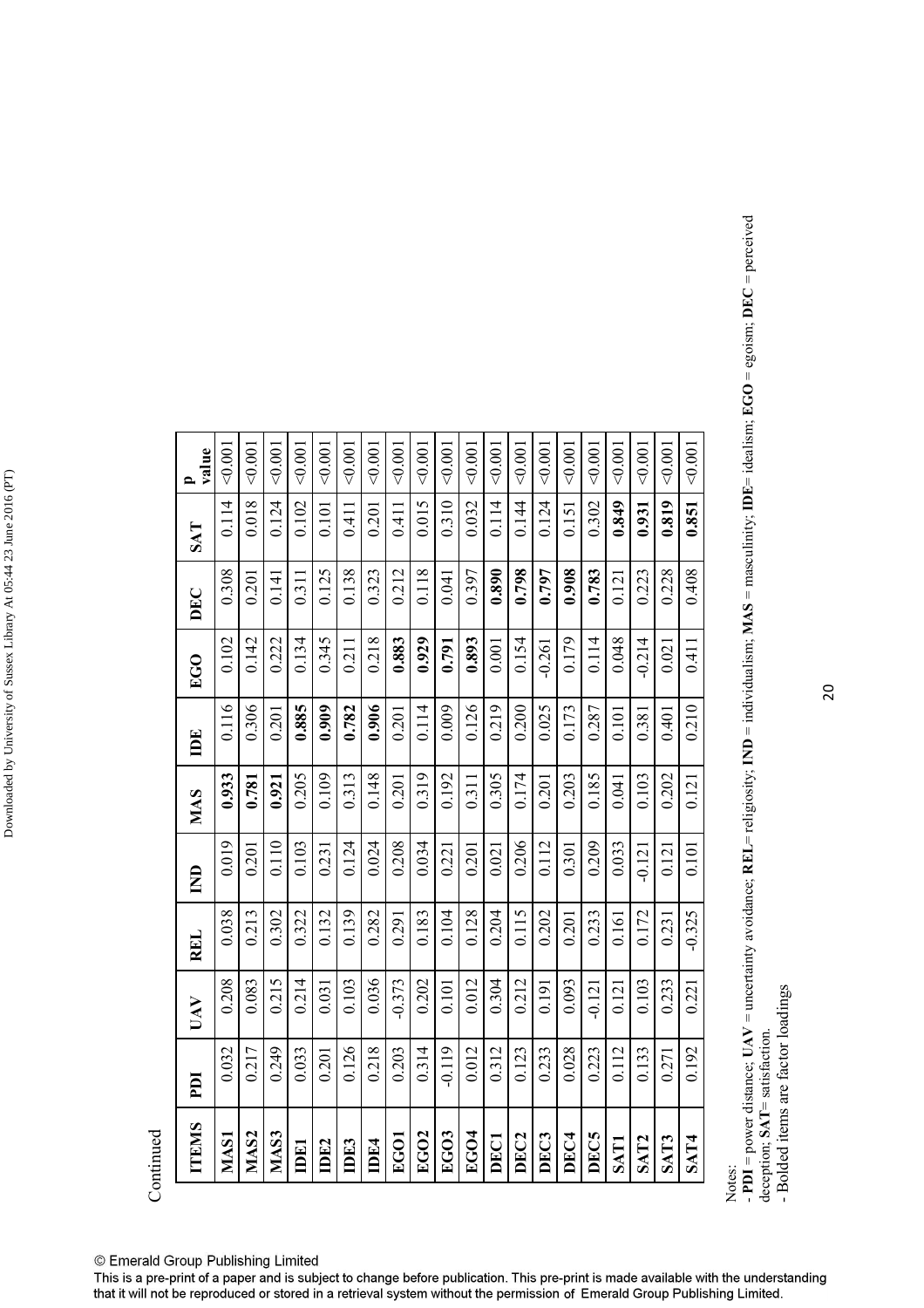|            | <b>Construct Composite</b> | Coronbach *AVE Means |       |     | SDs |         |            |            |         | Correlations and square roots of AVEs |            |             |                           |            |
|------------|----------------------------|----------------------|-------|-----|-----|---------|------------|------------|---------|---------------------------------------|------------|-------------|---------------------------|------------|
|            | Reliability                | aplpha               |       |     |     | PDI     | <b>UAV</b> | <b>REL</b> | ID      | <b>MAS</b>                            | <b>IDE</b> |             | EGO DEC                   | <b>SAT</b> |
| PDI        | 0.912                      | 0.851                | 0.611 | 4.3 | 1.6 | (0.890) |            |            |         |                                       |            |             |                           |            |
| <b>UAV</b> | 0.805                      | 0.973                | 0.701 | 3.9 | 1.8 | 0.726   | (0.921)    |            |         |                                       |            |             |                           |            |
| <b>REL</b> | 0.794                      | 0.845                | 0.612 | 4.1 | 1.4 | 0.627   | 0.786      | (0.864)    |         |                                       |            |             |                           |            |
| ID         | 0.880                      | 0.821                | 0.606 | 4.6 | 1.2 | 0.684   | 0.832      | 0.803      | (0.884) |                                       |            |             |                           |            |
| <b>MAS</b> | 0.871                      | 0.799                | 0.671 | 4.4 | 1.5 | 0.731   | 0.880      | 0.772      | 0.769   | (0.831)                               |            |             |                           |            |
| IDE        | 0.891                      | 0.742                | 0.701 | 4.6 | 1.4 | 0.780   | 0.820      | 0.817      | 0.760   | 0.672                                 | (0.892)    |             |                           |            |
| <b>EGO</b> | 0.906                      | 0.802                | 0.731 | 4.7 | 1.6 | 0.802   | 0.814      | 0.801      | 0.779   | 0.681                                 | 0.707      | (0.805)     |                           |            |
| <b>DEC</b> | 0.917                      | 0.892                | 0.630 | 3.9 | 2.1 | 0.798   | 0.812      | 0.786      | 0.747   | 0.659                                 |            |             | $0.790$ $0.710$ $(0.709)$ |            |
| <b>SAT</b> | 0.882                      | 0.921                | 0.661 | 4.6 | 1.6 | 0.831   | 0.899      | 0.797      | 0.834   | 0.812                                 |            | 0.870 0.700 | 0.701                     | (0.827)    |

Table 3 Results of composite reliability and convergent/discriminant validity testing

#### **5.2 Structural model assessment**

Downloaded by University of Sussex Library At 05:44 23 June 2016 (PT)

Downloaded by University of Sussex Library At 05:44 23 June 2016 (PT)

 The model explains 57% of variance for idealism, 48% of variance for egoism, 61% of variance for perceived deception, and 76% of variance for satisfaction. To test H1–H8, we tested the structural equation model in Fig. 2. The global fit indicators were acceptable, APC=  $(0.164, p<0.001)$ , ARS=  $(0.621, p<0.001)$ , AARS=  $(0.603, p<0.001)$ , AVIF=  $(2.561)$ , and GOF= (0.681). Path coefficients and their significance values were estimated and the results are shown in Table 4.

 H1 examines the effects of power distance on idealism. Power distance is significantly related to idealism  $(B = 0.32, p < 0.001)$ , thus providing acceptance for H1. Uncertainty avoidance was also found to be a predictor of idealism ( $B = -0.52$ ,  $p < 0.001$ ). However, this association appeared to be in the opposite sign to that hypothesized in H2. H3 examines the effects of religiosity on idealism. Religiosity is significantly related to idealism ( $B = 0.61$ ,  $p <$ 0.001), which supports H3.

This is a pre-print of a paper and is subject to change before publication. This pre-print is made available with the understanding that it will not be reproduced or stored in a retrieval system without the permission of Emerald Group Publishing Limited.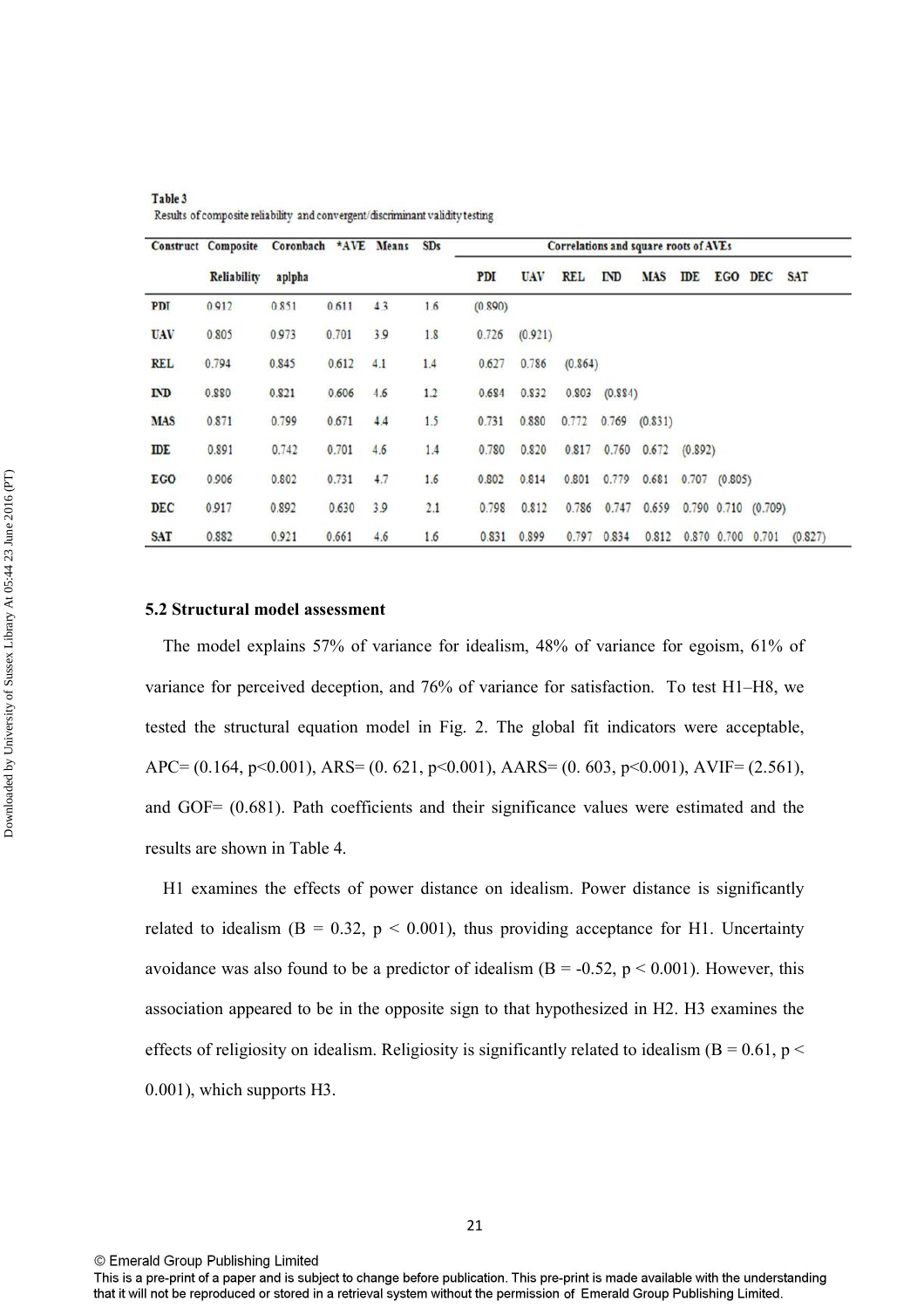

Note: the asterisks represent the significant level of the coefficient. \*0.05; \*\* 0.01; \*\*\* 0.001 Fig.2. PLS results of research model of main test (n= 468)

A positive and significant link between individualism and egoism was found ( $B = 0.42$ ,  $p <$ 0.001), which is consistent with H4. In support of H5, a positive and significant link between masculinity and egoism was found ( $B = 0.11$ ,  $p < 0.01$ ). A significant positive relationship was revealed between idealism and perceived deception  $(B = 0.47, p < 0.001)$ , which supports H6. H7 examines the effects of egoism on perceived deception. Egoism is significantly related to perceived deception ( $B = -0.56$ ,  $p < 0.001$ ). A significant negative relationship was revealed between egoism and perceived deception, which supports H7. In support of H8, a negative and significant link between perceived deception and consumer satisfaction was found ( $B = 0-51$ ,  $p < 0.001$ ). Table 4 summarizes our hypothesis testing results.

Furthermore, Cohen's (1988) effect size  $f^2$  defined as "the degree to which the phenomenon is present in the population" was used to further examine the substantive effect of the research model. Cohen (1988) suggested 0.02, 0.15, and 0.35 as operational definitions

This is a pre-print of a paper and is subject to change before publication. This pre-print is made available with the understanding that it will not be reproduced or stored in a retrieval system without the permission of Emerald Group Publishing Limited.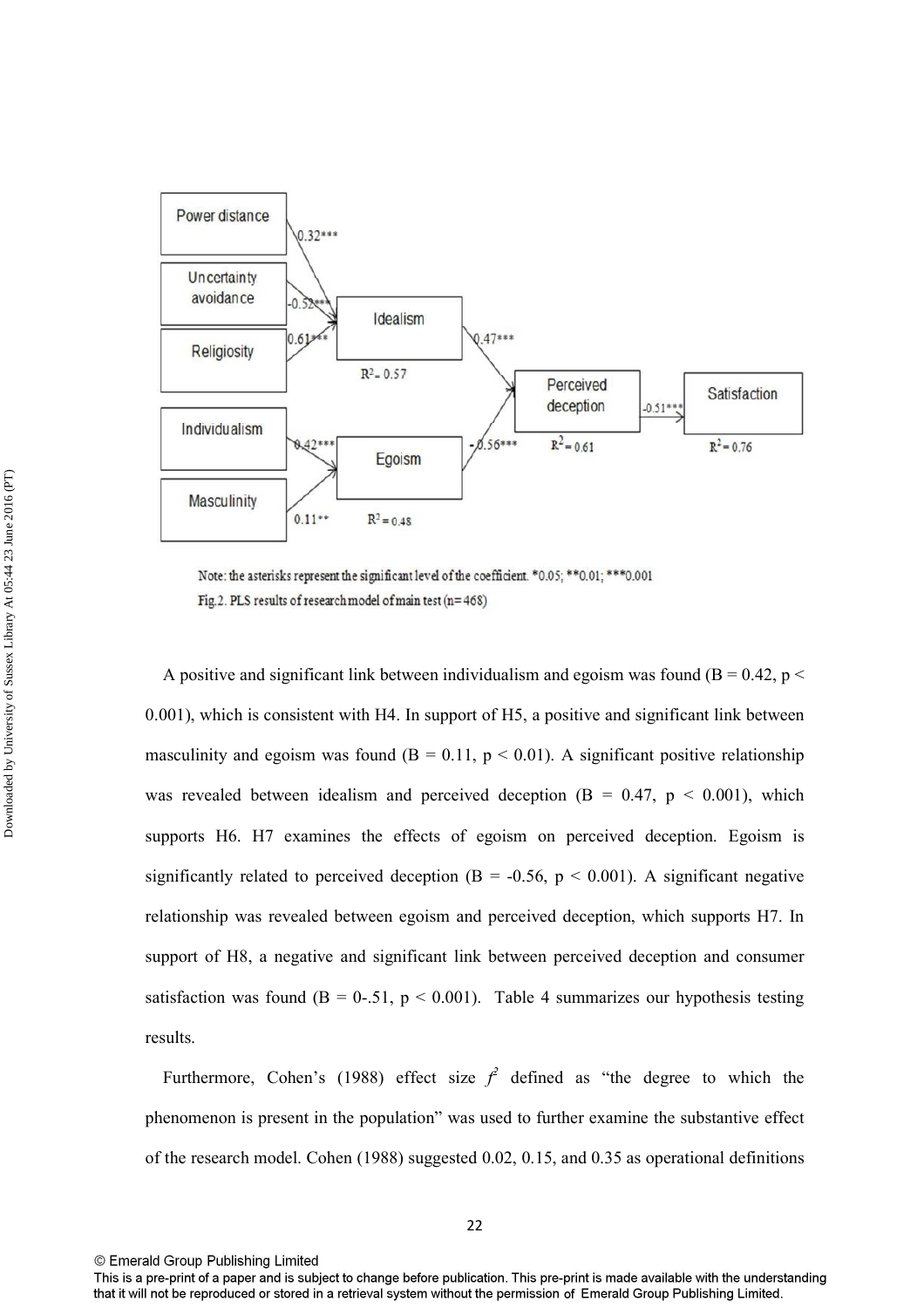of small, medium, and large effect sizes, respectively. Thus, our model suggested that both idealism ( $f^2 = 0.62$ ), perceived deception ( $f^2 = 0.41$ ) and satisfaction ( $f^2 = 0.31$ ) have a large effect size whereas egoism  $(f^2 = 0.23)$  has a medium effect size.

| Table 4                               |  |
|---------------------------------------|--|
| Summary of hypothesis testing results |  |

| <b>Hypothesis</b>                                                                 | <b>Standardized coefficient</b> | <b>Results</b> |
|-----------------------------------------------------------------------------------|---------------------------------|----------------|
| 1: power distance has a direct and positive effect on idealism                    | 0.32                            | Supported      |
| 2: uncertainty avoidance has a direct and positive effect on idealism - 0.52      |                                 | not supported  |
| 3: religiosity has a direct and positive effect on idealism.                      | 0.61                            | Supported      |
| 4: individualism has a direct and positive effect on egoism                       | 0.42                            | Supported      |
| 5: masculinity has a direct and positive effect on egoism                         | 0.11                            | Supported      |
| 6: idealism has a direct and positive effect on perceived deception               | 0.47                            | Supported      |
| 7: egoism has a direct and negative effect on perceived deception                 | $-0.56$                         | Supported      |
| 8: perceived deception has a direct and negative influence on satisfaction. -0.51 |                                 | Supported      |

 The study tests the predictive validity of the structural model following the Stone–Geisser  $Q<sup>2</sup>$ . According to Roldán and Sánchez-Franco (2012), in order to examine the predictive validity of the research model, the cross-validated construct redundancy  $Q^2$  is necessary. A  $Q^2$  greater than 0 implies that the model has predictive validity. In the main PLS model,  $Q^2$  is 0.71 for idealism, 0.53 for egoism, 0.64 for perceived deception and 0.72 for satisfaction that is positive and hence satisfies this condition.

## **6. Discussion and implications**

#### **6.1. Discussion**

 The aim of this study was to develop and test a comprehensive model that focuses on the drivers and outcomes of consumer perceptions regarding the deceptive practices of online retailing. First, the fact that power distance had a positive effect on idealism is consistent with the findings of other studies investigating the influence of culture on consumer ethical

This is a pre-print of a paper and is subject to change before publication. This pre-print is made available with the understanding that it will not be reproduced or stored in a retrieval system without the permission of Emerald Group Publishing Limited.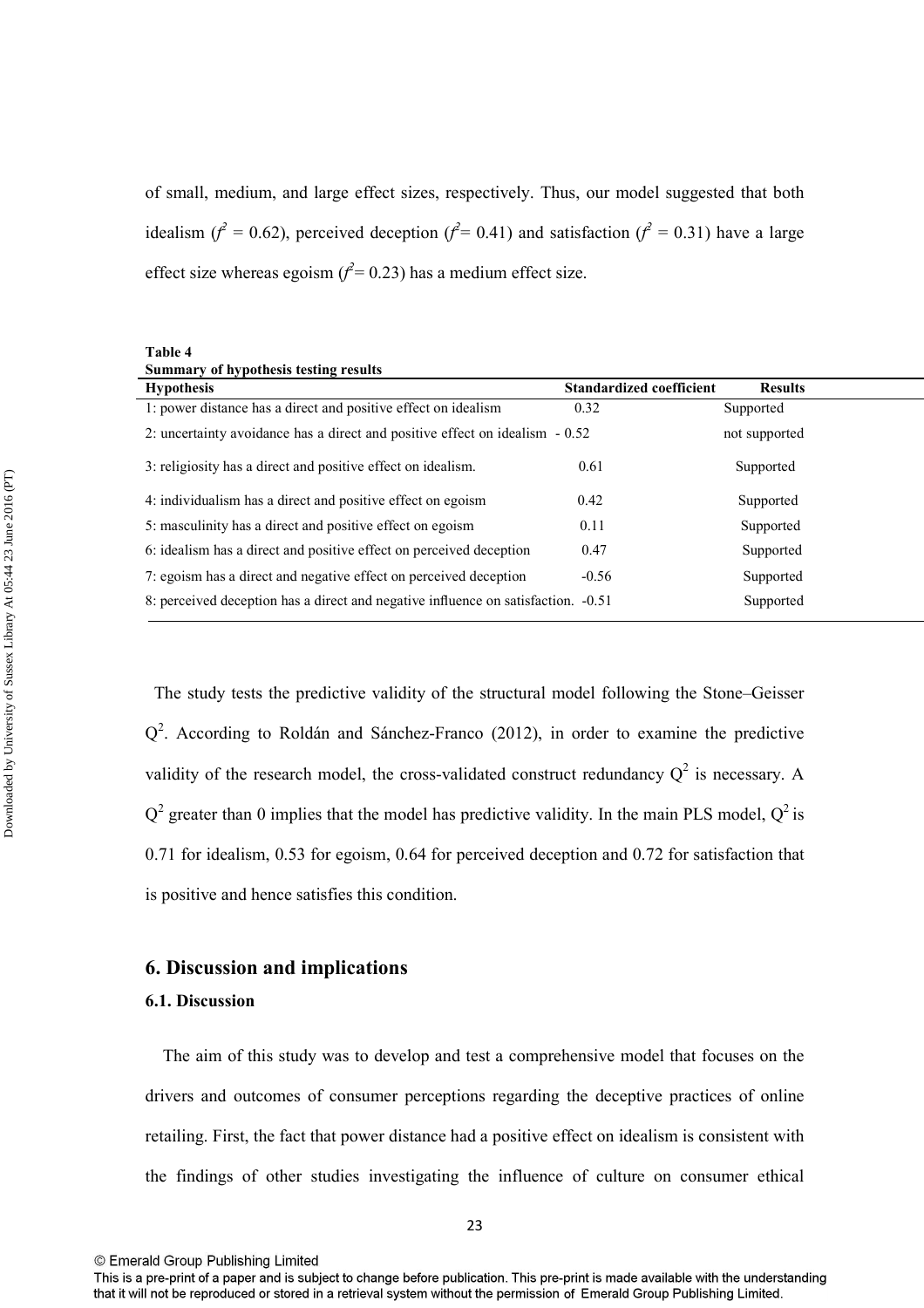marketing decision-making e.g. (Vitell, et al., 1993; Lu, et al., 1999; Singhapakdi, et al., 1999; Leonidou, et al., 2013). These studies found that individuals from cultures with high power distance (such as Egypt) usually accept the inequality of power, perceive differences between superiors and subordinates, are reluctant to disagree superiors and believe that superiors are entitled to privilege. Consequently, individuals from cultures with high power distance usually adhere to strict deontological norms, which provide the basis for an idealistic ethical ideology. Second, the findings of this study show the direct effect of uncertainty avoidance on idealism but in a negative way. This unexpected result indicate that, under certain circumstances (e.g. adverse economic conditions, political turbulence, and high market volatility), the idealistic philosophy of believing in absolute right or wrong may not hold true (see, for example, the conflicting results of Leonidou et al. (2013). Third, the findings of this study show the direct effect of religiosity on idealism. These results confirm the findings of previous studies that religiosity significantly impacts idealism e.g. (Singhapakdi, et al., 1999; Malloy, et al., 2014). Thus, more highly religious people tend to be more idealistic and have more conservative moral standards than less religious people. Islamic followers are idealistic because they are brought up according to Egyptian philosophy that asks them to be cautious when making decisions and this helps them to make sure that the outcome of their actions creates fewer mistakes and makes them more idealistic. Fourth, we found that individualism had a positive significant effect on egoism. These results confirm the findings of previous studies that the great concern of highly individualistic members of society in their personal interests and goals may result in egoistic attitudes (Beekun, et al., 2002; Leonidou, et al., 2013). Fifth, the findings of this study show the direct effect of masculinity on egoism. These results confirm the findings of other studies e.g. (Beekun, et al., 2002; Lu, et al., 1999) which concluded that more ambitious and highly competitive individuals, striving for material success, are more likely to demonstrate higher

<sup>©</sup> Emerald Group Publishing Limited

This is a pre-print of a paper and is subject to change before publication. This pre-print is made available with the understanding that it will not be reproduced or stored in a retrieval system without the permission of Emerald Group Publishing Limited.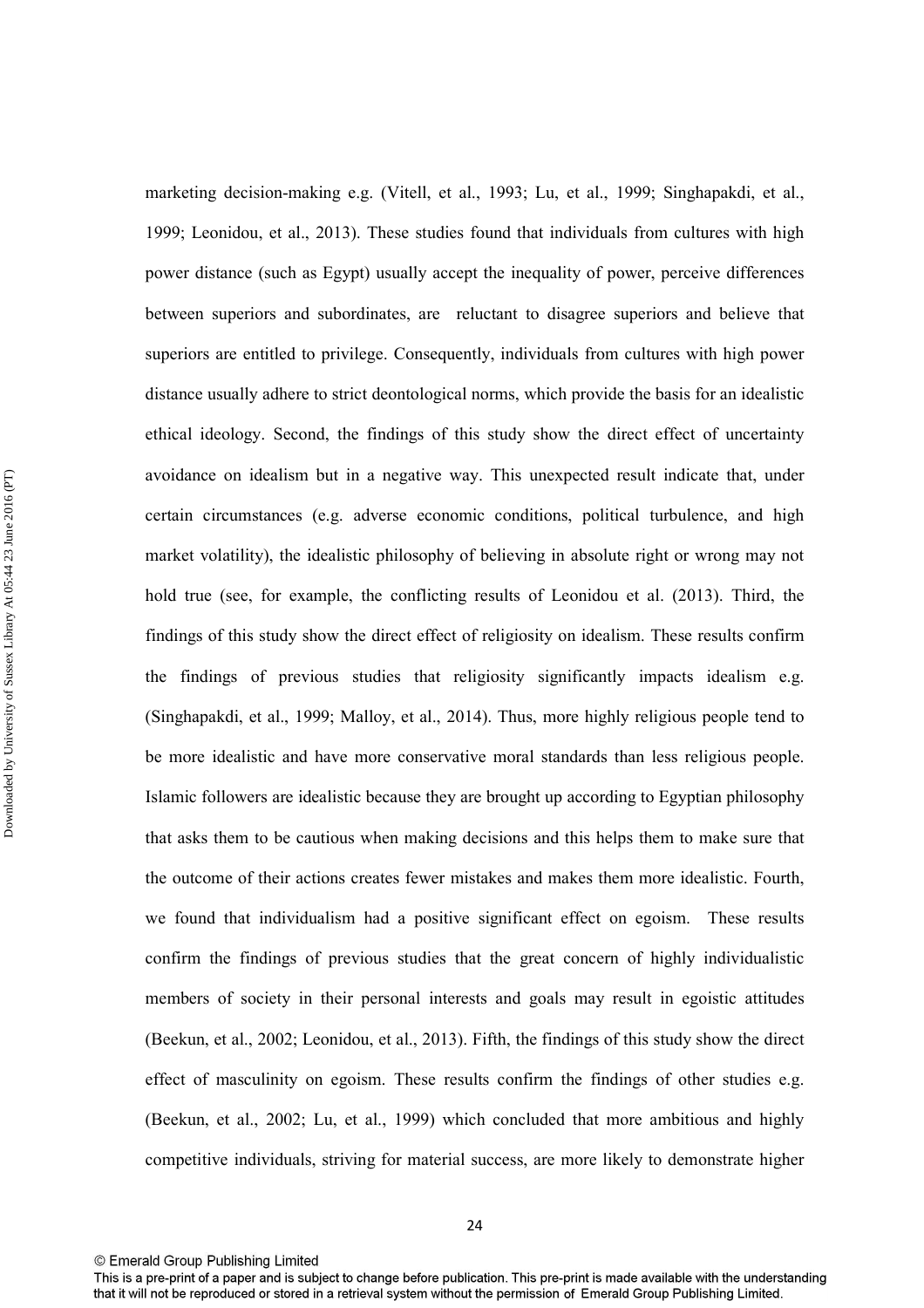levels of egoism. Sixth, the strong positive association between idealism and sensitivity towards deceptive practices of online retailers implies that idealistic consumers are greatly concerned about deceptive practices. This is in line with the previous research which revealed that more idealistic consumers are less tolerant of marketing unethical and deceptive practices, since they assume the inherent rightness or wrongness of an action and do not take into consideration any specific circumstances when making moral judgments (Al-Kahtib, et al., 2005; Rawwas, et al., 1994). Seventh, our findings also confirm that more egoistic people are less sensitive to the deceptive practices of online retailers and unethical marketing practices, which is consistent with those of previous research on the subject e.g. (Al-Khatib, et al., 2004; Rawwas, 2001; Leonidou, et al., 2013). Finally, the study also confirmed the prevailing view that firms acting in a deceptive or unethical manner are very likely to affect negatively on consumers satisfaction which is in harmony with the results reported by previous researchers in this field e.g. (Coupey, 2001; Roman, 2010; Kwon & Sung, 2012). In other words, an ethical ideology of individuals impacts not only their ethical judgments of deceptive or unethical firm practices (directly), but also the outcomes of these judgments (indirectly).

#### **6.2 Theoretical application**

 Our study contributes to the marketing literature in a number of ways: first, Several studies conducted in retail settings have recently called for a comprehensive analysis of the relationships between deception and its antecedents and consequences because these relationships may not always be simple and direct. A thorough investigation of the complex interrelationships will prove beneficial for a more complete understanding of the mechanisms that lead to deception and from deception to relational outcomes. This study bridges the existing gap by putting together in a single model both antecedents and outcomes of the deceptive practices of online retailers, as perceived by the individual consumer; second, it

This is a pre-print of a paper and is subject to change before publication. This pre-print is made available with the understanding that it will not be reproduced or stored in a retrieval system without the permission of Emerald Group Publishing Limited.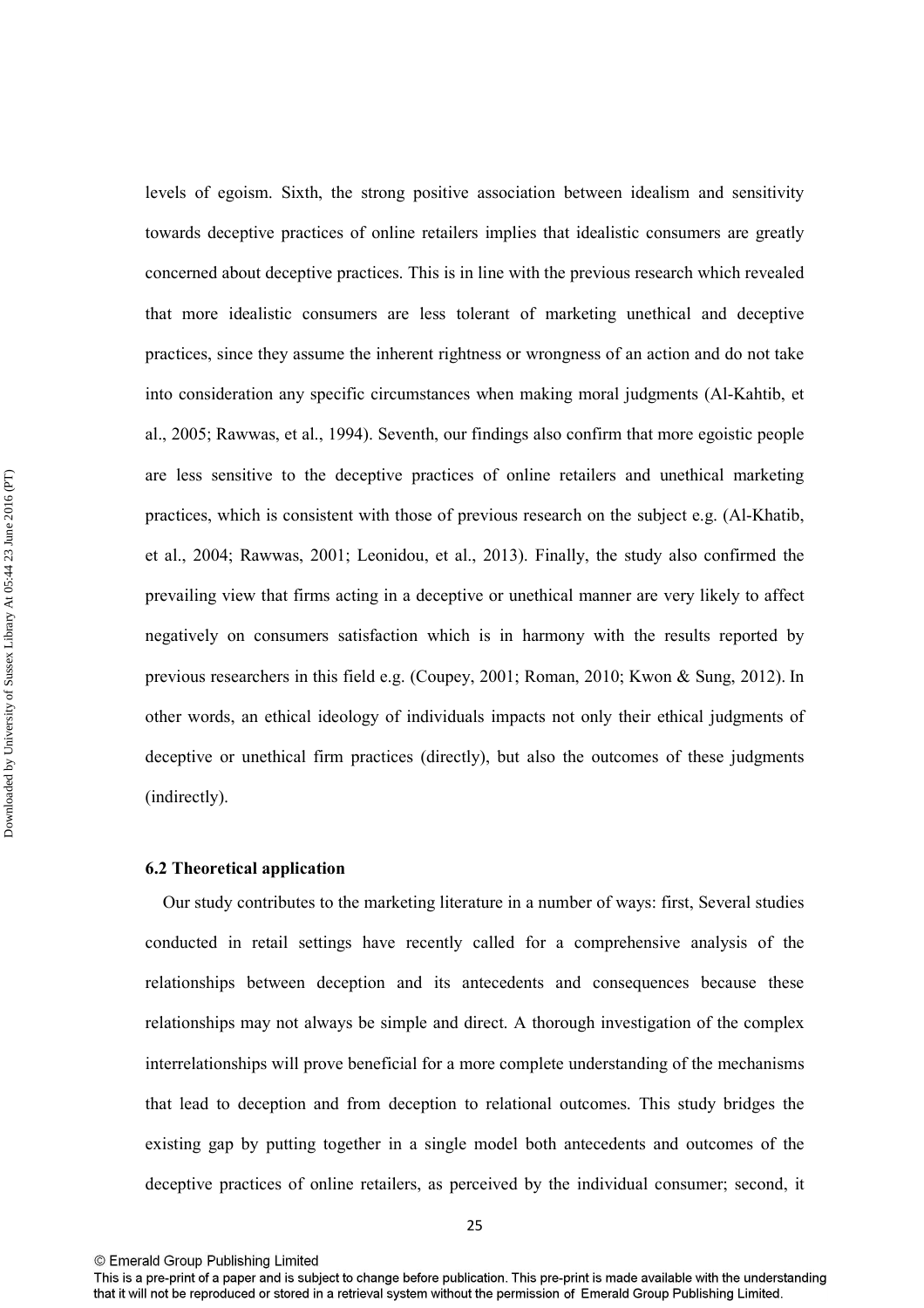concurrently examines the role of cultural orientations and ethical ideologies in forming attitudes on online retailing unethical or deceptive practices and responses by consumers; third, The role of religiosity has been less widely studied. Increasing trends in religiosity Naisbitt and Aburdene (1990) suggest that religiosity may have implications for ethics in marketing and merit further investigation. it reveals the important role of idealism and egoism on shaping an individual's perceived online retailers deceptive practices, and how this is influenced by his/her cultural orientation; lastly, fifth, it provides a detailed examination of the effects of consumer perceptions regarding the unethical or deceptive practices of online retailing on consumer satisfaction.

### **6.3 Managerial Implications**

 A number of implications can be derived from the findings of this study. Our results highlight the negative consequences of perceive deception on consumer satisfaction to the online retailer. Accordingly, online retailers need to pay close attention to consumers' perceptions of deception. Derived from our conceptualization and measurement of deception, online retailers need to be especially cautious not only with the information content, but also with the information presentation in their websites. Before making decisions about their firm entering a new market (whether domestically or abroad), it is critical for managers to understand customer ethical ideology. As there are cultural variations between countries at the "macro-country" level, it is also possible to have differences in customer cultural profiles at the "micro-individual" level. Thus, identifying these differences in individual cultural characteristics is vital to better understanding the ethical perceptions of various customer segments. For example, in the case of customers with high levels of power distance and uncertainty avoidance that tend to have high idealistic values; marketers should design marketing programmes emphasizing the ethical image of the company. As a marketing

This is a pre-print of a paper and is subject to change before publication. This pre-print is made available with the understanding that it will not be reproduced or stored in a retrieval system without the permission of Emerald Group Publishing Limited.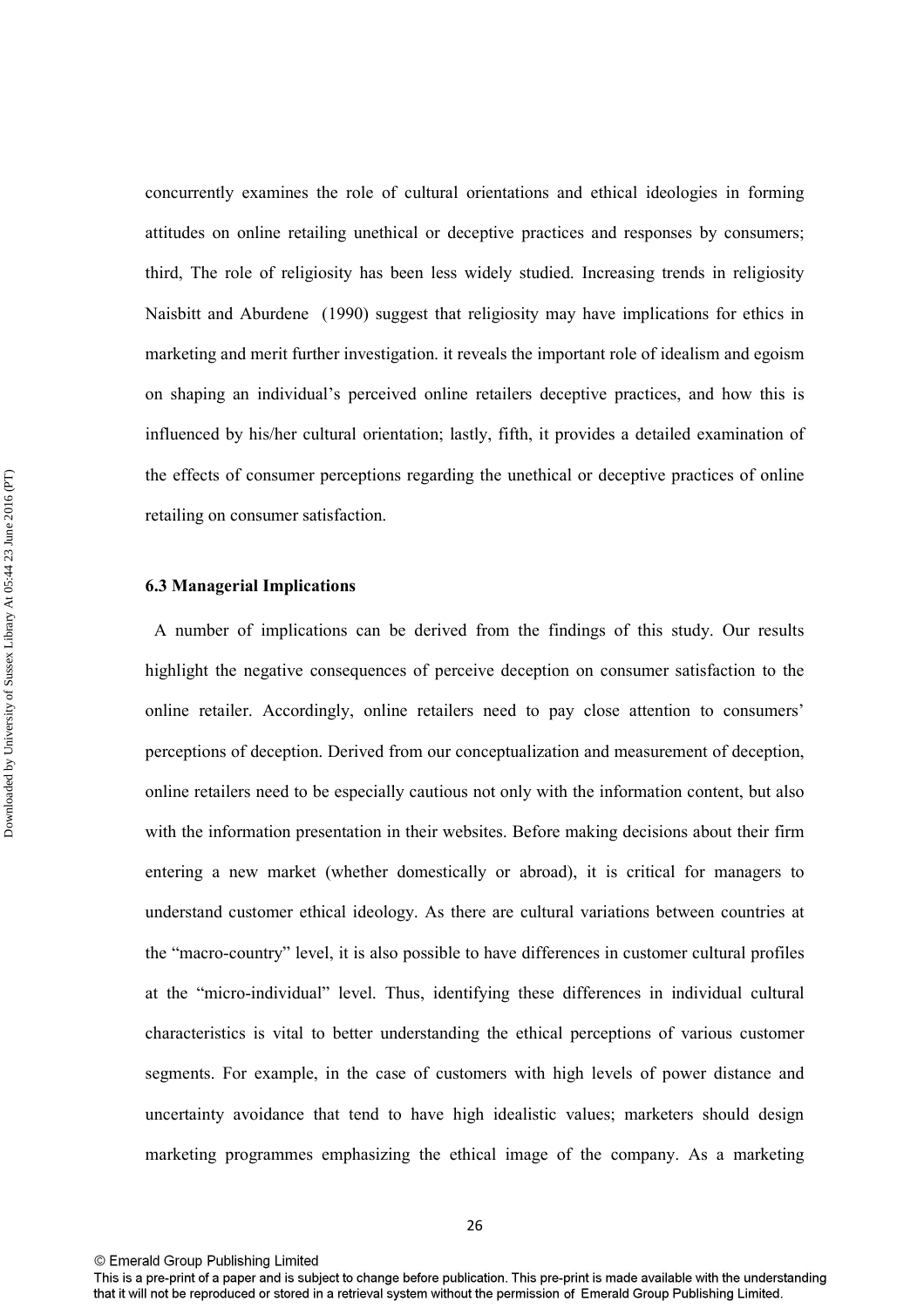practitioner, gauging the religious commitment and conservatism levels of a target market may be a worthwhile endeavour, before overtly taking sides in controversial public religious, social, and/or political debates.

 The findings of this research could also encourage public policymakers, in both governmental (e.g. Ministry of Commerce) and parastatal (e.g. Chamber of Commerce) organizations, to engage in a more thorough investigation of the ethicality of firms in order to establish more appropriate ethical guidelines. Through successive campaigns, they need to convey the message to companies that customers do form expectations about the ethicality of their marketing behaviour, and they should therefore encourage ethicality, not only to protect their public image, but also to boost financial gain. The adoption of relevant guidelines would be one of the means to control companies' ethical practices and ensure that firms act in an honest, transparent, and sensitive way. Public policymakers could also offer programs aiming to improve ethical awareness and sensitivity among both firms and customers.

## **7. Limitations and future research directions**

 Despite the contributions of this study some research limitations need acknowledgment. First, it would be especially interesting to draw comparisons on consumers' ethical perceptions (as well as their antecedents and consequences) between countries with a low versus high cultural context, and with developed versus developing economies. It would also be useful to examine differences in consumer perceptions on online retailing deceptive practices with regard to different firms, products, or brands. Second, the ethics literature identifies some factors which influence ethical judgments of consumers (e.g., sex, age, and education). Such research could identify how each variable, individually and cooperatively, impacts consumer ethical evaluations of online retailing. Third, we did not collect data from non-Internet shoppers because the focus of this study was online consumers referring to their latest purchase online. It may be an interesting extension, however, to test this conceptual

<sup>©</sup> Emerald Group Publishing Limited

This is a pre-print of a paper and is subject to change before publication. This pre-print is made available with the understanding that it will not be reproduced or stored in a retrieval system without the permission of Emerald Group Publishing Limited.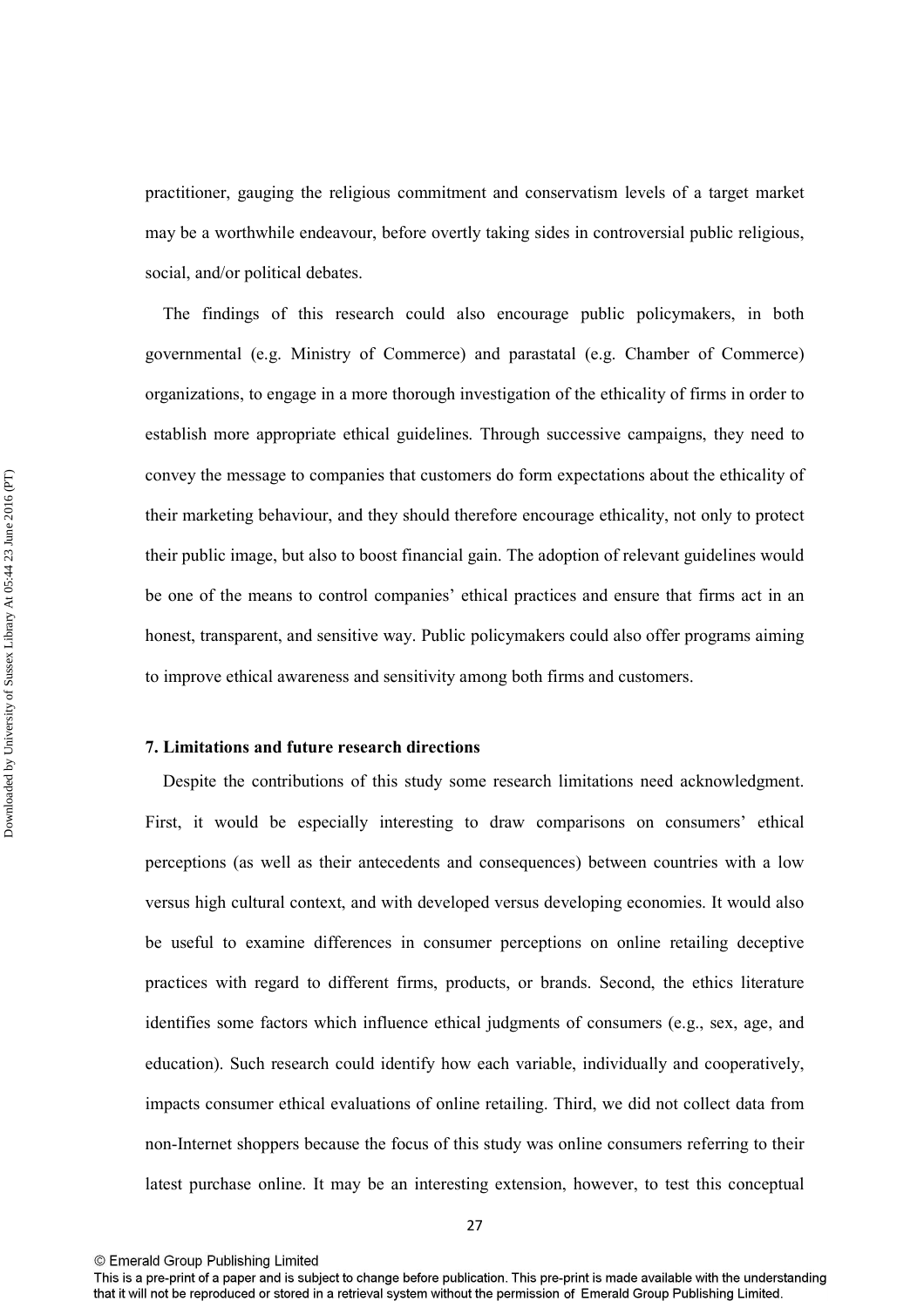model for other populations like non online consumers. Fourth, the unexpected negative association observed in this study between uncertainty avoidance and idealism necessitates some further investigation, especially within the context of different economic and regulatory environments, which are usually responsible for creating uncertainties at a broader level. Finally, this study focused on consumers' perceptions of online retailers' deceptive practices. Additional research may analyse to what extent online retailers provide different information (e.g., different levels of deception) to different segments of consumers (e.g., men versus women, older versus younger consumers).Equally, it would be interesting to examine other outcomes of perceived deception, such as customer loyalty, customer trust, and purchase intention.

This is a pre-print of a paper and is subject to change before publication. This pre-print is made available with the understanding that it will not be reproduced or stored in a retrieval system without the permission of Emerald Group Publishing Limited.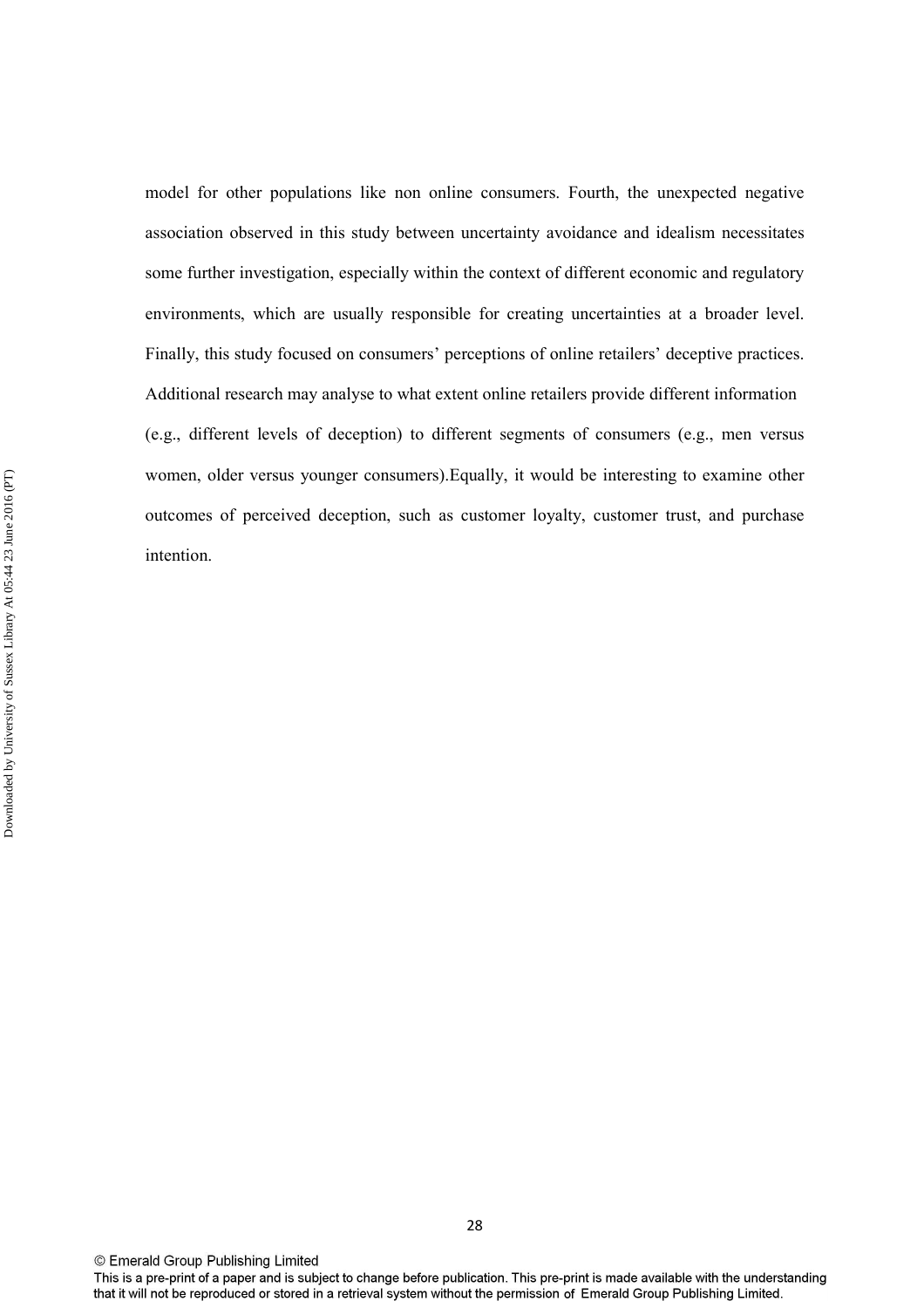## **References**

Al-Kahtib, J. A., Stanton, A. D. & Rawwas, M. Y. A. (2005), "Ethical segmentation of consumers in developing countries: a comparative analysis", International *[Marketing Review,](http://www.emeraldinsight.com/action/showLinks?system=10.1108%2F02651330510593287&isi=000230700800006) Vol.*22 No.2, pp. 225-46.

Al-Khatib, J. A., Rawwas, M. Y. A. & Vitell , S. J. (2004), "Organizational ethics in developing countries: a comparative analysis", *[Journal of Business Ethics,](http://www.emeraldinsight.com/action/showLinks?isi=000226666500001) Vol.*55 No.4, pp. 309-222.

Allport, G. W. & Ross, J. M. (1967), "Personal religious orientation and prejudice", [Journal](http://www.emeraldinsight.com/action/showLinks?crossref=10.1037%2Fh0021212&isi=A19679197200007) *[of Personality and Social Psychology,](http://www.emeraldinsight.com/action/showLinks?crossref=10.1037%2Fh0021212&isi=A19679197200007) Vol.*5 No.4, p. 432–443.

Bai, B., Law, R. & Wen, I. (2008), "The impact of website quality on customer satisfaction, and purchase intentions: Evidence from Chinese online visitors", *[International Journal of](http://www.emeraldinsight.com/action/showLinks?crossref=10.1016%2Fj.ijhm.2007.10.008&isi=000256999700009)  [Hospitality Management,](http://www.emeraldinsight.com/action/showLinks?crossref=10.1016%2Fj.ijhm.2007.10.008&isi=000256999700009) Vol.*27 No.3, p. 391–402.

Barnett, T., Bass , K. & Brown, G. (1996), "Religiosity, Ethical Ideology, and Intentions to Report a Peer's Wrongdoing", *[Journal of Business Ethics,](http://www.emeraldinsight.com/action/showLinks?crossref=10.1007%2FBF00412815) Vol.*15 No.November, pp. 1161- 1174.

Bart, Y., Shankar, V., Sultan, F. & Urban, G. L. (2005), "Are the drivers and role of online trust the same for all web sites and consumers? A large scale exploratory empirical study", *[Journal of Marketing](http://www.emeraldinsight.com/action/showLinks?crossref=10.1509%2Fjmkg.2005.69.4.133&isi=000232380900008), Vol.*69 No.4, pp. 133-152.

Beauchamp, T. L. & Bowie, N. E. (1983), "Ethical Theory and Business, 2nd ed", *Prentice Hall, Englewood Cliffs, NJ.*

Beekun, R., Stedham, Y. & Yamamura, J. (2002), "Business ethics in Brazil and the US: egoism and utilitarianism", *[Journal of Business Ethics](http://www.emeraldinsight.com/action/showLinks?crossref=10.1023%2FA%3A1022200702149&isi=000180750100005), Vol.*42 No.3, pp. 267-79.

Best, S. J. & Krueger, B. (2002), "New approaches to Assessing Opinion: The Prospects for Electronic Mail surveys", *[International Journal of Public Opinion Research.,](http://www.emeraldinsight.com/action/showLinks?crossref=10.1093%2Fijpor%2F14.1.73&isi=000174281600006)*Vol.14, pp. 73- 91.

Compeau, L. D., Lindsey-Mullikin, J. & Grewal, D. (2004), "Consumers' interpretations of the semantic phrases found in reference price advertisements", *[Journal of Consumer Affairs](http://www.emeraldinsight.com/action/showLinks?crossref=10.1111%2Fj.1745-6606.2004.tb00471.x&isi=000223834200009), Vol.*38 No.1, pp. 178–187.

Comscore Online Spending Report. (2011), "http://www.comscore. com/Insights/Press\_Releases/2011/8/comScore\_Reports\_37.5\_Billion\_in\_Q2\_2011\_U.S.\_Re tail E-Commerce Spending", Accessed 12 Aug 2014...

Coupey, E. (2001), "Marketing and the Internet: Conceptual Foundations", *Prentice-Hall, NJ.*

Darke, P. R. & Ritchie, J. B. (2007), "The Defensive Consumer: Advertising Deception, Defensive Processing, and distrust", *[Journal of Marketing Research,](http://www.emeraldinsight.com/action/showLinks?crossref=10.1509%2Fjmkr.44.1.114&isi=000244158500013)* Vol.44, pp. 114-127.

This is a pre-print of a paper and is subject to change before publication. This pre-print is made available with the understanding that it will not be reproduced or stored in a retrieval system without the permission of Emerald Group Publishing Limited.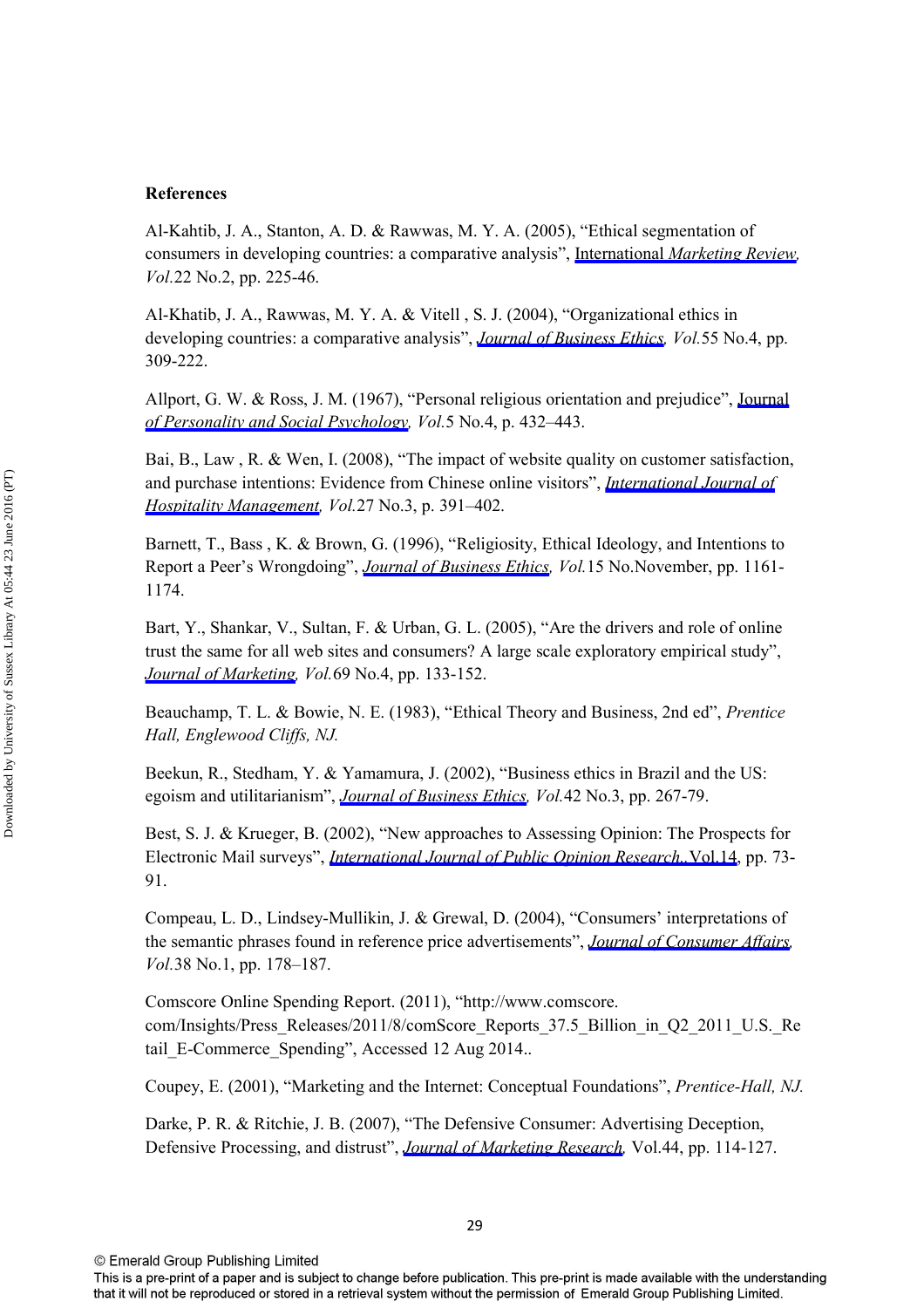Fatoki, O.(2014) , "The Ethical Ideology of University Students in South Africa",*J Soc Sci, Vol* 40(2), p. 177-183.

Ferber, R. (1977), "Research by Convenience", *[Journal of Consumer Research ,](http://www.emeraldinsight.com/action/showLinks?crossref=10.1086%2F208679&isi=A1977DL14300007)* Vol. 4, pp. 57-58.

Fornell, C. & Larcker, D. F. (1981), "Evaluating structural equation models with unobservable variables and measurement error", *[Journal of Marketing Research](http://www.emeraldinsight.com/action/showLinks?crossref=10.2307%2F3151312&isi=A1981LC54900004),* Vol. 18, p. 39–50..

Forsyth, D. R. (1980), "A taxonomy of ethical ideologies", *[Journal of Personality and Social](http://www.emeraldinsight.com/action/showLinks?crossref=10.1037%2F0022-3514.39.1.175&isi=A1980KB93400015)  [Psychology,](http://www.emeraldinsight.com/action/showLinks?crossref=10.1037%2F0022-3514.39.1.175&isi=A1980KB93400015) Vol.*39 No.1, pp. 175-184.

Gajendra, S. & Wang, L. (2014), "Ethical perspectives on e-commerce: an empirical investigation", *[Internet Research](http://www.emeraldinsight.com/action/showLinks?system=10.1108%2FIntR-07-2013-0162&isi=000341887300001), Vol.*24 No.4, pp. 414 - 435.

Goodwin, J. & Goodwin, D.(1999), "Ethical judgements across cultures: a comparison between business students from Malaysia and New Zealand", *[Journal of Business Ethics](http://www.emeraldinsight.com/action/showLinks?crossref=10.1023%2FA%3A1005785020162&isi=000079328100003),*  Vol. 18, pp. 267-281.

Hofstede, G.(2002), "The pitfalls of cross-national survey research: a reply to the article by Spector et al. on the psychometric properties of the Hofstede values survey module 1994", Applied Psychology", *An International Review, Vol.*51No.1, pp. 170-173.

Hofstede, G. (1997), "Cultures and Organizations: Software of the Mind", *McGraw Hill, London.*

Hong, S., Thong, J. Y. & Tam, K. Y.(2006), "Understanding continued information technology usage behavior: A comparison of three models in the context of mobile internet", *[Decision Support Systems,](http://www.emeraldinsight.com/action/showLinks?crossref=10.1016%2Fj.dss.2006.03.009&isi=000242306600038) Vol.*42 No.3, p. 1819–1834.

Ingram, R., Skinner, S. J. & Taylor, V. A. (2005), "Consumers' Evaluations of Unethical Marketing Behaviours: The Role of Customer Commitment", Journal *[of Business Ethics](http://www.emeraldinsight.com/action/showLinks?crossref=10.1007%2Fs10551-005-1899-0&isi=000233873500003),* Vol. 62, pp. 237-252.

Jahng, J., Jain, H. & Ramamurthy, K.(2000), "Effective design of electronic commerce environments: A proposed theory of congruence and an illustration", IEEE Transactions on Systems. *[Man, and Cybernetics](http://www.emeraldinsight.com/action/showLinks?crossref=10.1109%2F3468.852439&isi=000088379100007)*, *Part A,* Vol.30, pp. 456-471.

Jamal, A. & Sharifuddin, J. (2015) , "Perceived value and perceived usefulness of halal labeling: The role of religion and [culture",Journal of Business Research,](http://www.emeraldinsight.com/action/showLinks?crossref=10.1016%2Fj.jbusres.2014.09.020&isi=000351803000004) Vol 68, p. 933-941.

Jehn, K. A. & Scott, E. D.(2008), "Perceptions of Deception: Making Sense of Responses to Employee Deceit', *[Journal of Business Ethics](http://www.emeraldinsight.com/action/showLinks?crossref=10.1007%2Fs10551-007-9423-3&isi=000255861500013),* Vol. 80, p. 327–347.

Khalifa, M. & Liu, V.(2004), "The state of research on information system satisfaction", ... *Journal of Information Technology Theory & Application, Vol.*5 No.4, p. 37–50.

This is a pre-print of a paper and is subject to change before publication. This pre-print is made available with the understanding that it will not be reproduced or stored in a retrieval system without the permission of Emerald Group Publishing Limited.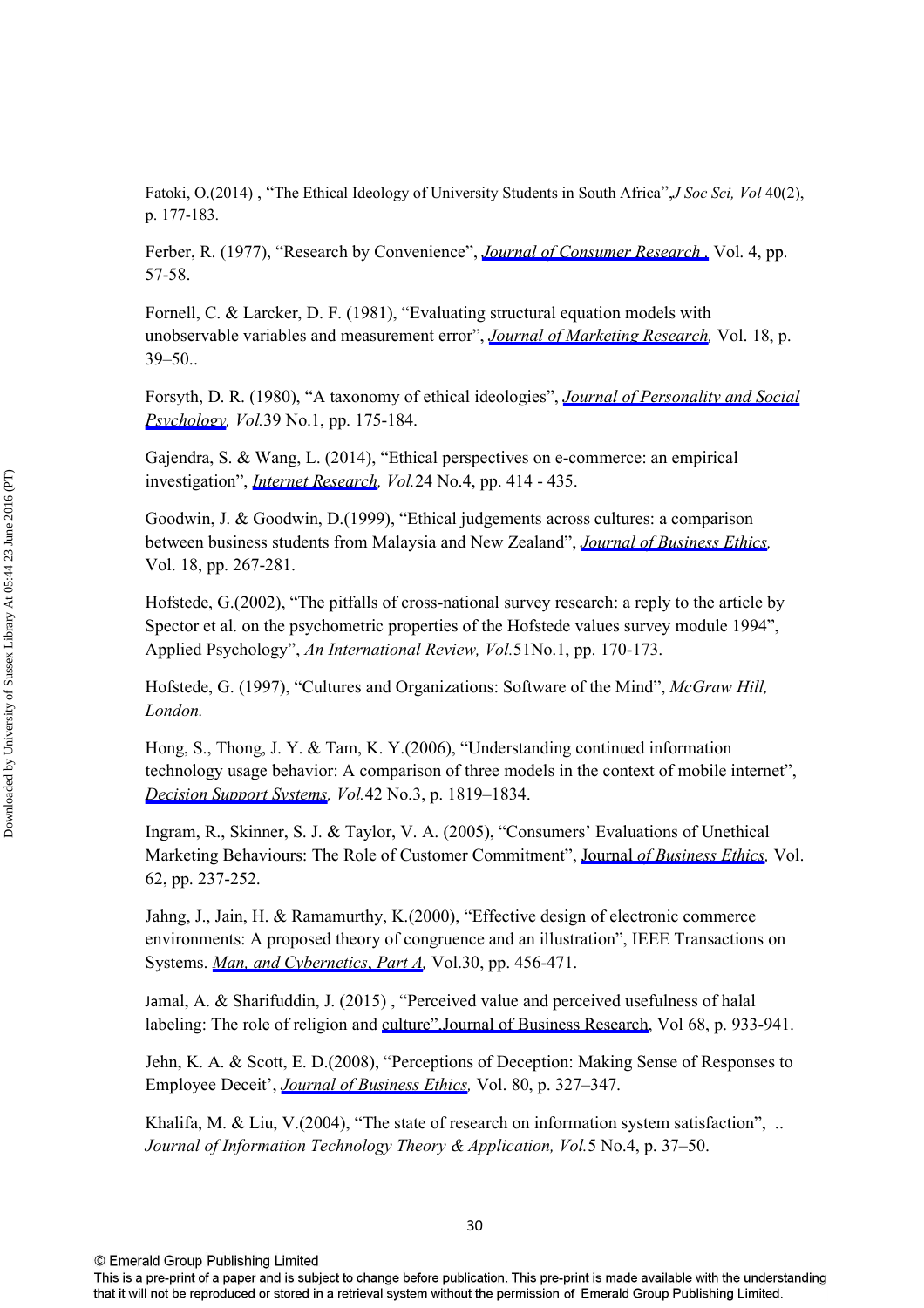Kim, J., Fiore, A. & Lee, H. (2007), "Influence of online store perception, shopping enjoyment, and shopping involvement on consumer patronage behaviour towards an online retailer", *[Journal of Retailing and Consumer Services](http://www.emeraldinsight.com/action/showLinks?crossref=10.1016%2Fj.jretconser.2006.05.001),* Vol.14, pp. 95-107.

Kung, F. H. & Huang, C. L.(2013) , "Auditors' moral philosophies and ethical beliefs", [Management Decision,](http://www.emeraldinsight.com/action/showLinks?system=10.1108%2F00251741311309616&isi=000317797900002) Vol 51(3), pp. 479 - 500.

Kwon, O. & Sung, Y.(2012), "The consumer-generated product reviews: Its effect on consumer and marketers. In S. S. Posavac (Ed.), Cracking the code: Leveraging consumer psychology to drive profitability", *New York: Society for ConsumerPsychology..*

LaTour, S. A. & Peat, N. C.(1979), "Conceptual and methodological issues in consumer satisfaction research", *Advances in Consumer Research, Vol.*6 No.1, p. 431 437.

Lee, H. S.(2010), "Factors influencing customer loyalty of mobile phone service: Empirical evidence from Koreans", *Journal of Internet Banking, and Commerce, Vol.*15 No.2, pp. 1-14.

Lee, Y., Lee, C., Lee, S. & Babin, B. (2008), "Festivals capes and patrons' emotions, satisfaction, and loyalty", *[Journal of Business Research,](http://www.emeraldinsight.com/action/showLinks?crossref=10.1016%2Fj.jbusres.2006.05.009&isi=000251650900008) Vol.*61 No.1, p. 56–64.

Leonidou, L. C. & Kvasova, O. (2013), "Business Unethicality as an Impediment to Consumer Trust: The Moderating Role of Demographic and Cultural Characteristics", *[J Bus](http://www.emeraldinsight.com/action/showLinks?crossref=10.1007%2Fs10551-012-1267-9&isi=000313955100003) [Ethics,](http://www.emeraldinsight.com/action/showLinks?crossref=10.1007%2Fs10551-012-1267-9&isi=000313955100003)* Vol. 112, p. 397–415.

Leonidou, L. C., Leonidou, N. C. & Kvasova, O.(2013), "Cultural drivers and trust outcomes of consumer perceptions of organizational unethical marketing behavior", *[European Journal](http://www.emeraldinsight.com/action/showLinks?system=10.1108%2F03090561311297445&isi=000317798200008) [of Marketing](http://www.emeraldinsight.com/action/showLinks?system=10.1108%2F03090561311297445&isi=000317798200008), Vol.*47 No.3/4, pp. 525-556.

Li, C. (2011), "Online social network acceptance: A social perspective", *[Internet research ,](http://www.emeraldinsight.com/action/showLinks?system=10.1108%2F10662241111176371&isi=000297600100004) Vol.*21No.5, p. 562–580.

Light, D., Keller, S. & Calhoun, C.(1989), "Sociology", *New York: Alfred A. Knopf.* 

Limbu, Y. M., Wolf, M. & Lunsford, D. L.(2011) , "Consumers' perceptions of online ethics and its effects on satisfaction and loyalty", [Journal of Research in Interactive Marketing,](http://www.emeraldinsight.com/action/showLinks?system=10.1108%2F17505931111121534) Vol5(1), p. 71-89.

Loi, R., Lam, L. W. & Chan, K. W. (2012), "Coping with Job Insecurity: The Role of Procedural Justice,Ethical Leadership and Power Distance Orientation", *[J Bus Ethics,](http://www.emeraldinsight.com/action/showLinks?crossref=10.1007%2Fs10551-011-1095-3&isi=000304310400007)* Vol 108, p. 361-372.

Lu, L. C., Chang, H. H. & Yu, S. T.(2013), "Online shoppers' perceptions of e-retailers' ethics, cultural orientation, and loyalty: An exploratory study in Taiwan", *[Internet Research](http://www.emeraldinsight.com/action/showLinks?system=10.1108%2F10662241311295773&isi=000315014600003), Vol.*23 No.1, pp. 47-68.

Lu, L. C., Rose, G. M. & Blodgett, J. G.(1999), "The effects of cultural dimensions on ethical decision making in marketing: an exploration study", *[Journal of Business Ethics,](http://www.emeraldinsight.com/action/showLinks?crossref=10.1023%2FA%3A1006038012256&isi=000078939700008) Vol.*18 No.1, pp. 91-105.

This is a pre-print of a paper and is subject to change before publication. This pre-print is made available with the understanding that it will not be reproduced or stored in a retrieval system without the permission of Emerald Group Publishing Limited.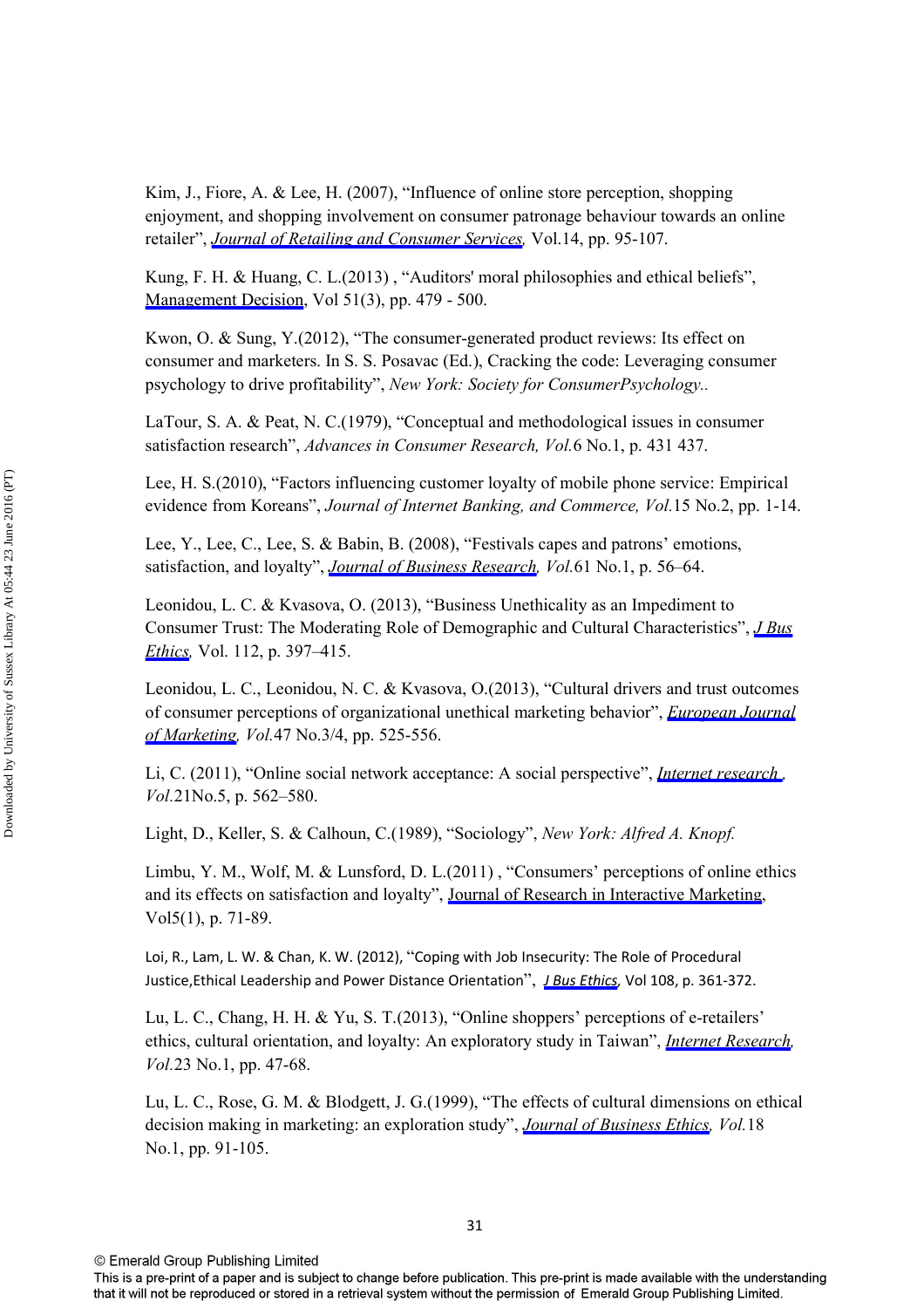Malloy, D. C. et al. (2014), "Religiosity and Ethical Ideology of Physicians: A Cross-Cultural Study", *[Journal of Religion and Health,](http://www.emeraldinsight.com/action/showLinks?crossref=10.1007%2Fs10943-012-9624-7&isi=000330828300022) Vol.*53 No.1, pp. 244-254.

McDaniel, S. W. & Burnett, J. J.(1990), "Consumer religiosity and retail store evaluative criteria", *[Journal of the Academy of Marketing Science](http://www.emeraldinsight.com/action/showLinks?crossref=10.1007%2FBF02726426), Vol.*18 No.2, p. 101–112.

Ndubisi, N. O., Nataraajan, R. & Chew, J.(2014), "Ethical ideologies, perceived gambling value, and gambling commitment:An Asian perspective", *[Journal of Business Research,](http://www.emeraldinsight.com/action/showLinks?crossref=10.1016%2Fj.jbusres.2012.11.004&isi=000329477200016)*  Vol.67, p. 128–135.

Oliver, R. L. & Desarbo, W. S.(1988), "Response Determinants in Satisfaction Judgments", Journal *[of Consumer Research,](http://www.emeraldinsight.com/action/showLinks?crossref=10.1086%2F209131&isi=A1988M831800004)* Vol.14, p. 495–507.

Oliver, R. (1980) "A cognitive model of the antecedents, and consequences of satisfaction decisions", *[Journal of Marketing Research,](http://www.emeraldinsight.com/action/showLinks?crossref=10.2307%2F3150499&isi=A1980KR80300005) Vol.*17 No.4, p. 460–469.

Putrevu, S. & Swimberghek, K.(2013) "The Influence of Religiosity on Consumer Ethical Judgments and Responses Toward Sexual Appeals", *[J Bus Ethics](http://www.emeraldinsight.com/action/showLinks?crossref=10.1007%2Fs10551-012-1399-y&isi=000321643900010),* Vol. 115, p. 351–365.

Ramsey, R. P., Marshall, G. W., Johnston, M. W. & Deeter-schmelz, D. R. (2007), "Ethical Ideologies and Older Consumer Perceptions of Unethical Sales Tactics", *[Journal of Business](http://www.emeraldinsight.com/action/showLinks?crossref=10.1007%2Fs10551-006-9105-6&isi=000243324100007)  [Ethics,](http://www.emeraldinsight.com/action/showLinks?crossref=10.1007%2Fs10551-006-9105-6&isi=000243324100007)* Vol. 70, pp. 191-207.

Rawwas, M. Y. A., Vitell, S. J. & Al-Khatib, J.(1994), "Consumer ethics: the possible effects of terrorism and war on the ethical values of consumers", *[Journal of Business Ethics](http://www.emeraldinsight.com/action/showLinks?crossref=10.1007%2FBF02074821&isi=A1994MZ08400008), Vol.*13 No.3, pp. 223-231.

Rawwas, M. Y. A. (2001), "Culture, personality and morality: a typology of international consumers' ethical beliefs", *[International Marketing Review,](http://www.emeraldinsight.com/action/showLinks?system=10.1108%2F02651330110390006) Vol.*18 No.1, pp. 188-209.

Riquelme, I. P. & Roman, S. (2014), "The Influence of Consumers' Cognitive and Psychographic Traits on Perceived Deception: A Comparison Between Online and Offline Retailing Contexts", Journal *[of Business Ethics,](http://www.emeraldinsight.com/action/showLinks?crossref=10.1007%2Fs10551-013-1628-z&isi=000331375800009)* Vol. 119, p. 405–422.

Roldán, J. L. & Sánchez-Franco, M. J. (2012), "Variance-based structural equationmodelling:Guidelines for using Partial Least Squares in information systems research.(Eds.), Research methodologies, innovations and philosophies in software systems engineerand information systems", *Hershey, PA: IGI Global ,* p. 193–221.

Roma´n, S. & Ruiz, S.(2005), "Relationship Outcomes of Perceived Ethical Sales Behavior: The Customer's Perspective", *[Journal of Business Research](http://www.emeraldinsight.com/action/showLinks?crossref=10.1016%2Fj.jbusres.2003.07.002&isi=000227737000006), Vol.*58 No.4, p. 439–445.

Roman, S.(2010), "Relational consequences of perceived deceptiot, consumer's attitude toward the Internet and consumer's demographics", *[Journal of Business Ethics](http://www.emeraldinsight.com/action/showLinks?crossref=10.1007%2Fs10551-010-0365-9&isi=000280640200003), Vol.*95 No.3, p. 373–391.

This is a pre-print of a paper and is subject to change before publication. This pre-print is made available with the understanding that it will not be reproduced or stored in a retrieval system without the permission of Emerald Group Publishing Limited.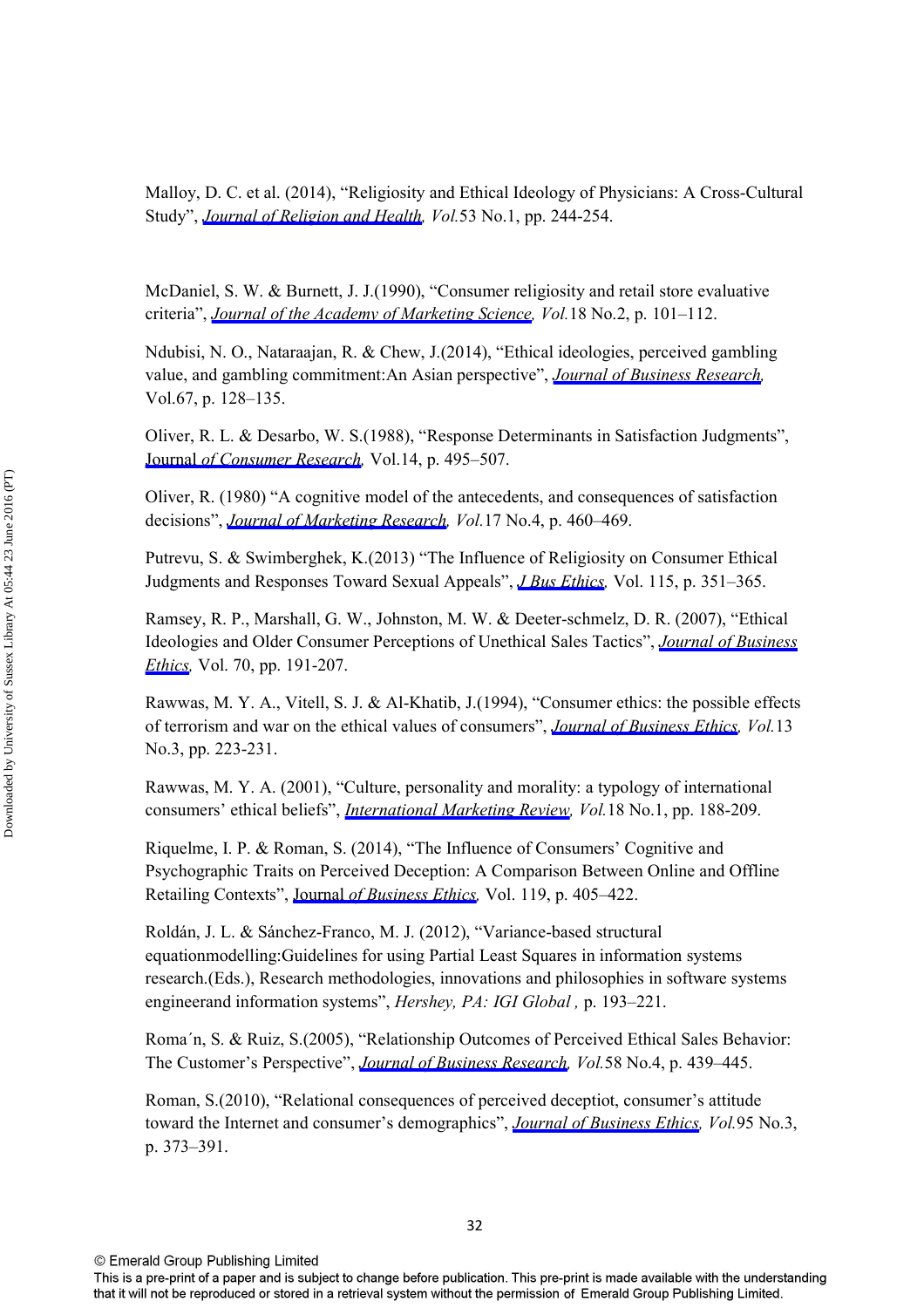Rose, S., Clark , M., Samouel , P. & Hair , N.(2012), "Online Customer Experience in e-Retailing: An empirical model of Antecedents and Outcomes", *[Journal of Retailing](http://www.emeraldinsight.com/action/showLinks?crossref=10.1016%2Fj.jretai.2012.03.001&isi=000306163800010), Vol.*88 No.2, p. 308–322.

Schlegelmilch, B. B. & Roberston, D.(1995), "The influence of country and industry on ethical perceptions of senior executives in the US and Europe", *[Journal of International](http://www.emeraldinsight.com/action/showLinks?crossref=10.1057%2Fpalgrave.jibs.8490823&isi=A1995TP45200007) [Business Studies](http://www.emeraldinsight.com/action/showLinks?crossref=10.1057%2Fpalgrave.jibs.8490823&isi=A1995TP45200007), Vol.*26 No.4, pp. 852-581.

Shaw, W. H.(1999), "Business Ethics", *Wadsworth, Belmont, CA.* 

Shiau, W. L. & Luo, M. M.(2012), "Factors affecting online group buying intention and satisfaction:A social exchange theory perspective", *[Computers in Human Behavior,](http://www.emeraldinsight.com/action/showLinks?crossref=10.1016%2Fj.chb.2012.07.030&isi=000309306000047)* Vol.28, p. 2431–2444.

Singhapakdi, A., Higgs-Kleyn, N. & Rao, C. P.(1999), "Selected antecedents and components of ethical decision-making process of American and South African marketers: a cross-cultural analysis", *[International Marketing Review,](http://www.emeraldinsight.com/action/showLinks?system=10.1108%2F02651339910300440&isi=000088794100003) Vol.*16 No.6, pp. 458-75.

Singhapakdi, A., Vitell , S. J. & Franke, G. R.(1999), "Antecedents, consequences, and mediating effects of perceived moral intensity and personal moral philosophies", *[The Journal](http://www.emeraldinsight.com/action/showLinks?crossref=10.1177%2F0092070399271002&isi=000077691300002) [of Academy of Marketing Science](http://www.emeraldinsight.com/action/showLinks?crossref=10.1177%2F0092070399271002&isi=000077691300002), Vol.*27 No.1, p. 19–35.

Swaidan, Z., Rawwas, M. Y. & Vitell, S. J. (2008) , "Culture and moral Ideologies of African Americans", *[Journal of Marketing Theory and Practice ,](http://www.emeraldinsight.com/action/showLinks?crossref=10.2753%2FMTP1069-6679160203) Vol* 16 No2, p. 127–137.

Swimberghe, K., Flurry, L. A. & Parker, J. M.(2011), "Consumer Religiosity: Consequences for Consumer Activism in the United States", *[Journal of Business Ethics](http://www.emeraldinsight.com/action/showLinks?crossref=10.1007%2Fs10551-011-0873-2&isi=000295513700006),* Vol.103, p. 453– 467.

Tsalikis, J. & Fritzsche, D. J.(1989), "Business ethics: a literature review with a focus on marketing ethics", *[Journal of Business Ethics](http://www.emeraldinsight.com/action/showLinks?crossref=10.1007%2FBF00384207&isi=A1989CE42200005),* 8(9), pp. 695-743..

Urbach, N. & Ahlemann, F.(2010), "Structural equation modeling in information systems research using partial least squares", *Journal of Information Technology Theory and Application ,* Vol.11, p. 5–40..

Van Noort, G. P., Kerkhof & Fennis, B. M.(2008), "The Persuasiveness of Online Safety Cues: The Impact ofPrevention Focus Compatibility of Web Content on Consumers' Risk Perceptions, Attitudes, and Intentions", *[Journal of Interactive Marketing,](http://www.emeraldinsight.com/action/showLinks?crossref=10.1002%2Fdir.20121&isi=000261525900004)* Vol. 22, p. 58–72.

Vitell, S. J.(2009), "The role of religiosity in business and consumer ethics: A review of the literature", *[Journal of Business Ethics,](http://www.emeraldinsight.com/action/showLinks?crossref=10.1007%2Fs10551-010-0382-8&isi=000279667100005) Vol.*90 No.2, p. 155–167.

Vitell, S. J., Rallapalli, K. C. & Singhapakdi, A.(1993), "Marketing norms: the influence of personal moral philosophies and organizational ethical culture", *[Journal of the Academy of](http://www.emeraldinsight.com/action/showLinks?crossref=10.1007%2FBF02894525) [Marketing Science,](http://www.emeraldinsight.com/action/showLinks?crossref=10.1007%2FBF02894525) Vol.*21 No.4, pp. 331-337.

This is a pre-print of a paper and is subject to change before publication. This pre-print is made available with the understanding that it will not be reproduced or stored in a retrieval system without the permission of Emerald Group Publishing Limited.